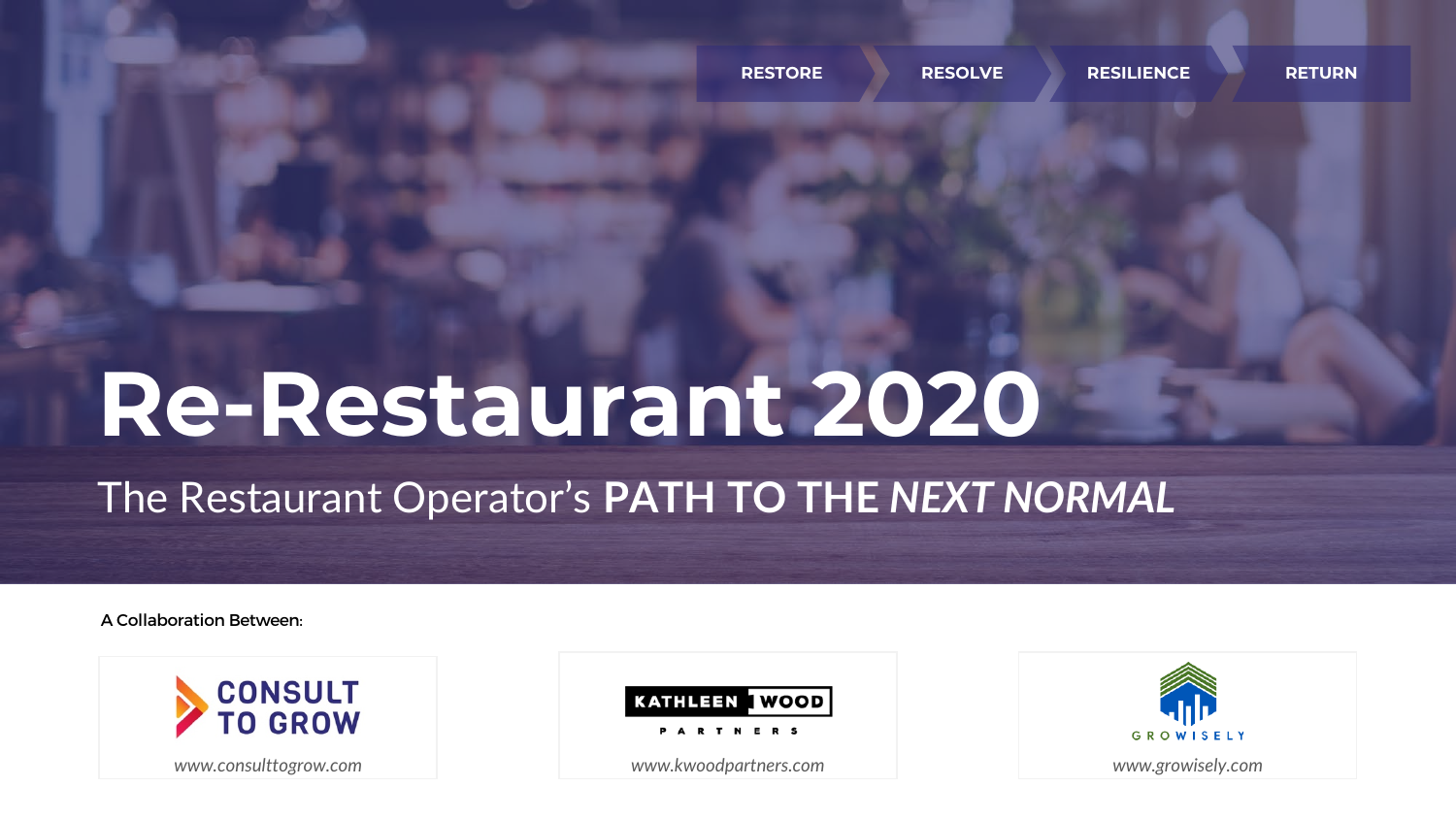## Re-Restaurant: Why & How

RECOVERY PHASES

RECOVERY PHASES

### Why Re-Restaurant

Re-Restaurant has been developed for operators by operators. It includes timeless best practices for every phase of your recovery from restoring yourself to returning to the next normal.

At a time when inboxes are flooded with newsletters and webinar invitations, we wanted to help you where you are both in your recovery journey and as a leader in your company.

The information presented here empowers you to lead your team and company successfully through the COVID-19 crisis.

And, we hope you refer to this tool in the future at pivotal moments for your company, the crew, customers, and community you serve.

How to use this document | 7 ways to break this deck down into shorter guides.

We know that now may not you to read and reference the Each slide and section in Redesigned to be self-contained slides to be quickly re-configu guides by topic or by phase.

> [1] Restore Shift your mindset from to lead your company

Resolve Address the immediat COVID-19 represents customers, and compa

[3] Resilienc Address short-term ca resiliency issues

### [4] Return Consider what the " $N_0$

and create a detailed business back to scale quickly.

| be the best time for<br>is entire document.<br>Restaurant has been | <b>TOPICS</b>                                                                                                 |                                                                                                                         |                             |  |
|--------------------------------------------------------------------|---------------------------------------------------------------------------------------------------------------|-------------------------------------------------------------------------------------------------------------------------|-----------------------------|--|
| l. The design allows<br>red to make shorter                        | [5] Lead<br>Principles & Imperatives to Lead                                                                  | $[6]$ Plan<br>Information & Resources                                                                                   | $[7]$ Act<br>Make Your Plan |  |
| m panic to planning<br>through a crisis.                           | Slide 05: Reset Yourself<br>Slide 06: Faith Conquers Fear                                                     | Slide 07: Plan an Uncertain Future<br>Slide 08: Plan an Uncertain Future<br>Slide 09: The COVID-19 Impact               | Slides 10 & 11              |  |
| e challenges that<br>to your crew,<br>any.                         | Slide 13: Communication is Critical<br>Slide 14: Safety, then Sustainability<br>Slide 15: Resolve Imperatives | Slide 16: Operating Alternatives<br>Slide 17: Serve Safely<br>Slide 18: Drive Sales<br>Slide 19: Keep Business Relevant | Slides 20 & 21              |  |
| e<br>ash management and                                            | Slide 23: Have Financial Clarity<br>Slide 24: Resilience Imperatives                                          | Slide 25: Managing Cash<br>Slide 26: Financial Assistance<br>Slide $27:$ Visibility = Sustainability                    | Slides 28 & 29              |  |
| ext Normal" looks like<br>plan to return the                       | Slide 31: Safety, Speed & Discipline<br>Slide 32: Return Imperatives                                          | Slide 33: Address Emerging Concerns<br>Slide 34: Take Adv. of Downtime<br>Slide 35: Create Stability                    | Slides 36 & 37              |  |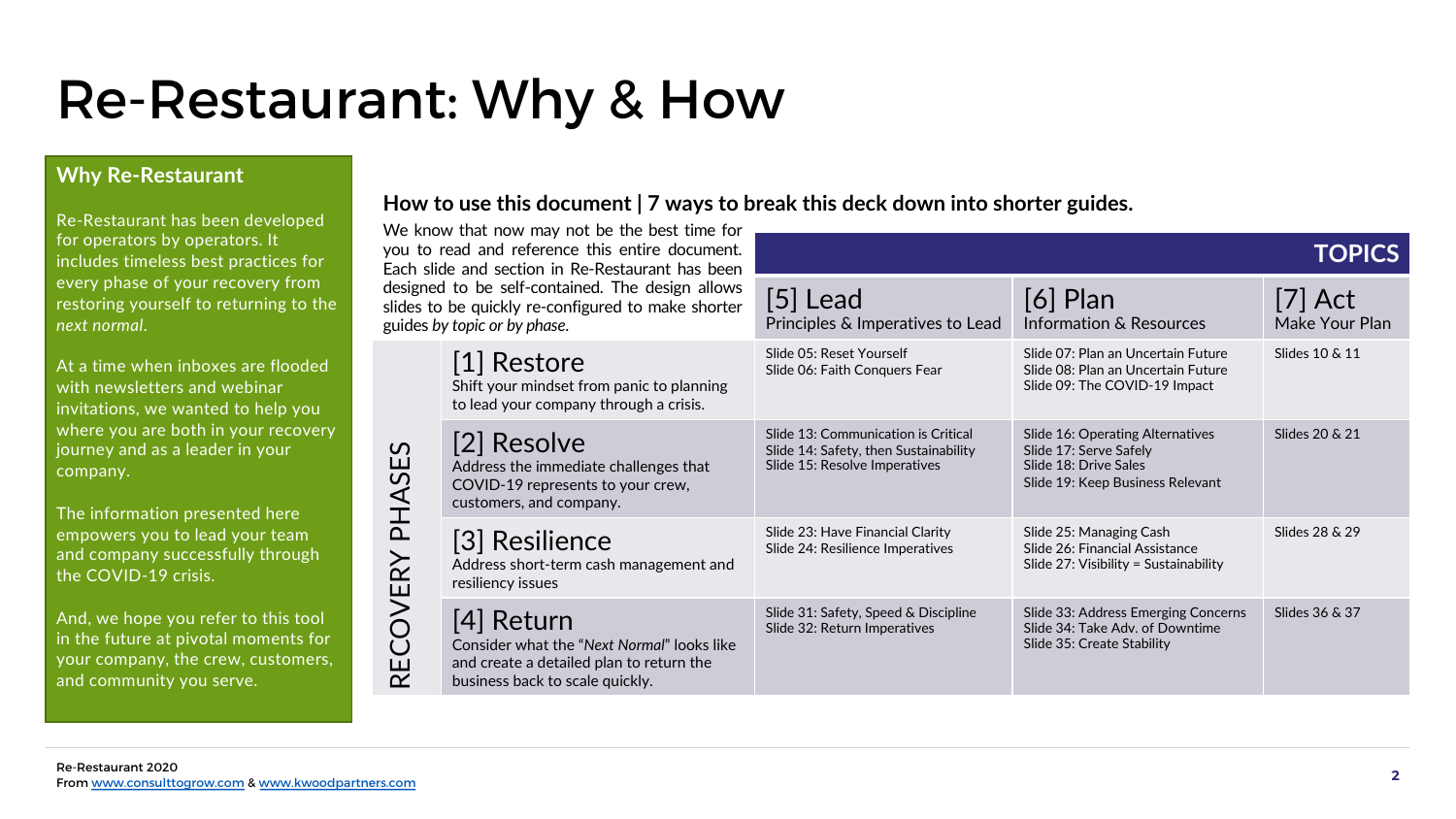# Executive Summary

Current as of April 6, 2020

## The Situation Today

- ‒ COVID-19 is a global health & humanitarian crisis.
- ‒ To reduce the outbreak, Federal/State/Local governments have acted.
- ‒ Consumption has shifted to grocers with restaurant dining rooms closed.
- ‒ Operators are leveraging takeaway and delivery to manage slow demand.
- ‒ [View the Johns Hopkin's COVID-19 Case Count Dashboard](https://bit.ly/3cbxzZF)
- ‒ [View the National Restaurant Association's COVID-19 Tracker](https://bit.ly/2UVQGRD)
- ‒ [View Black Box Intelligence's Weekly Sales & Traffic Reports](https://blackboxintelligence.com/restaurant-industry-news/the-black-box-perspective-on-coronavirus/)

## How The Situation May Evolve

- In the US, COVID-19 spreading is pre-crisis with respect to public-health and economic headwind.
- The scale & speed of testing continues to advance providing better visibility into the disruption COVID-19 will cause.
- Learnings from other countries could provide insights to slow the spread of the virus and to serve as a basis for an economic restart.

## Actions For Restaurant Operators:

The rapid decline in customer demand is bringing unprecedented personal, professional, and financial challenges to restaurant operators.

To survive, restaurant operators must embrace the realities of the Next Normal and begin working immediately to restore their business, resolve current issues, build financial resilience, and prepare for a relaunch of their restaurant(s) post-outbreak. Restaurant operators must lead, plan, and act through crisis.

Quick-moving and disciplined restaurant operators should emerge from the crisis with the ability to create advantages in a world with more talent and fewer competitors.



**DISCLAIMER:** [Consult](https://www.consulttogrow.com/) to Grow and [Kathleen](https://www.kwoodpartners.com/) Wood Partners worked collaboratively to assemble and develop this information to create a path through the COVID-19 crisis and beyond. We do not provide tax, legal or accounting advice. This material has been prepared for informational purposes only, and is not intended to provide, and should not be relied on for, tax, legal or accounting advice.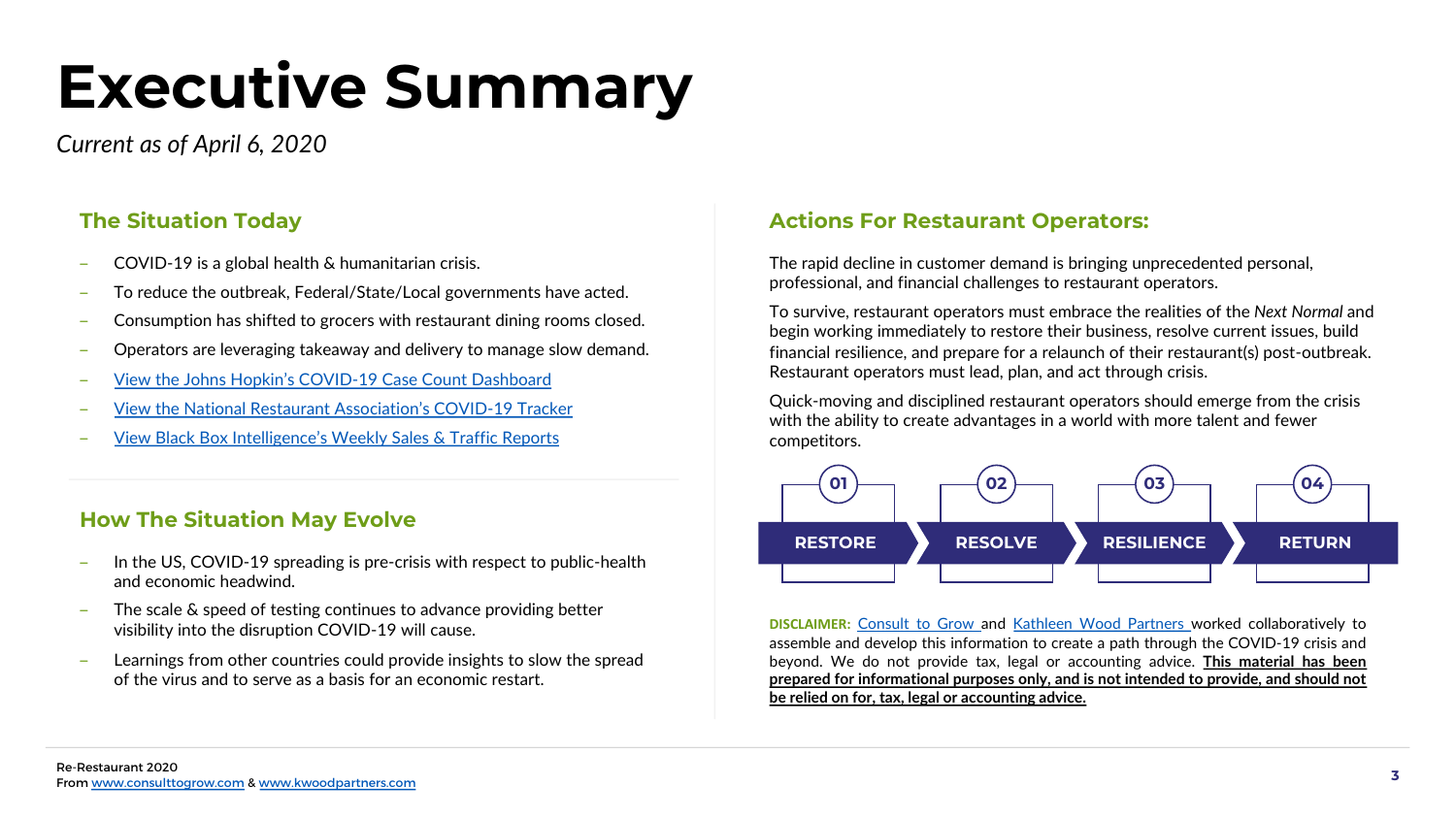## Contents

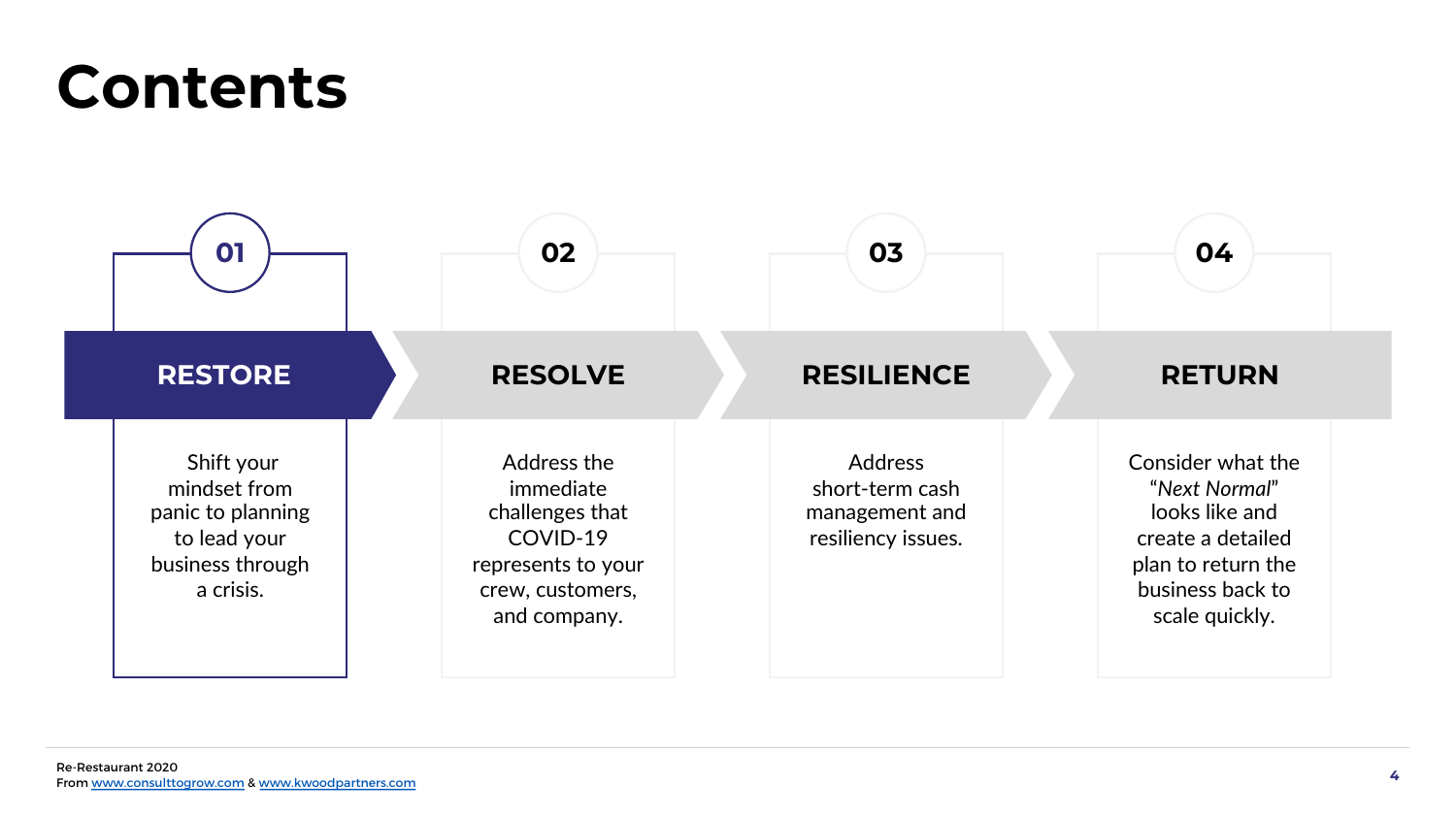## Leading to [Restore]: Reset Yourself



## Reset Your Mindset

Your business has been turned upside down. As much as the COVID-19 crisis is scary, it is also freeing. Begin to look at your business with a fresh set of eyes.

- Refresh: Be nimbler and more adaptable to the next normal.
- Re-assess: Look at every aspect of your business including the people, products, and place in the market.
- ‒ Re-focus: Focus on what matters the most the ideas, projects, and steps that will help you create the most sustainable business.

Your Mindset will Drive Your Business Success



## Build A Support Network

The people around you are all going through their own personal crisis . They need you and you need them.

- Yourself: take care of yourself by eating well, hydrating, and getting sleep. Everyone needs you at your best.
- Team: be empathic, keep your crew focused on short-term goals, and have open lines of communication.
- ‒ Crew: keep them focused on their role in the business, focus on safety, and express your gratitude for their front-line work every shift.
- **Family & Friends:** at the end this crisis, make sure you still have your family & friends to go home to.

Remember Stress Effects Everyone





## Talk Through It

We are wired to talk our way in and out of situations rather than think our way through them. Talking to others about the situation allows us to avoid "fleeing or freezing." It helps us process the situation and coordinate with others to respond. Research shows us the more we "think" about our issues, the more upset it makes us. We can't sleep, we have anxiety, and we freeze. Talking to others uses the parts of the brain that allow us to reason toward a solution and involve others who can offer valuable help.

Adapted from Verne Harnish's & Scaling Up's PDF [Why Talk Time is Fundamental](https://scalingup.com/wp-content/uploads/2020/03/Why-Talk-Time-is-Fundamental-Verne-Harnish-1.pdf)

### Isolation is NOT the Solution Right Now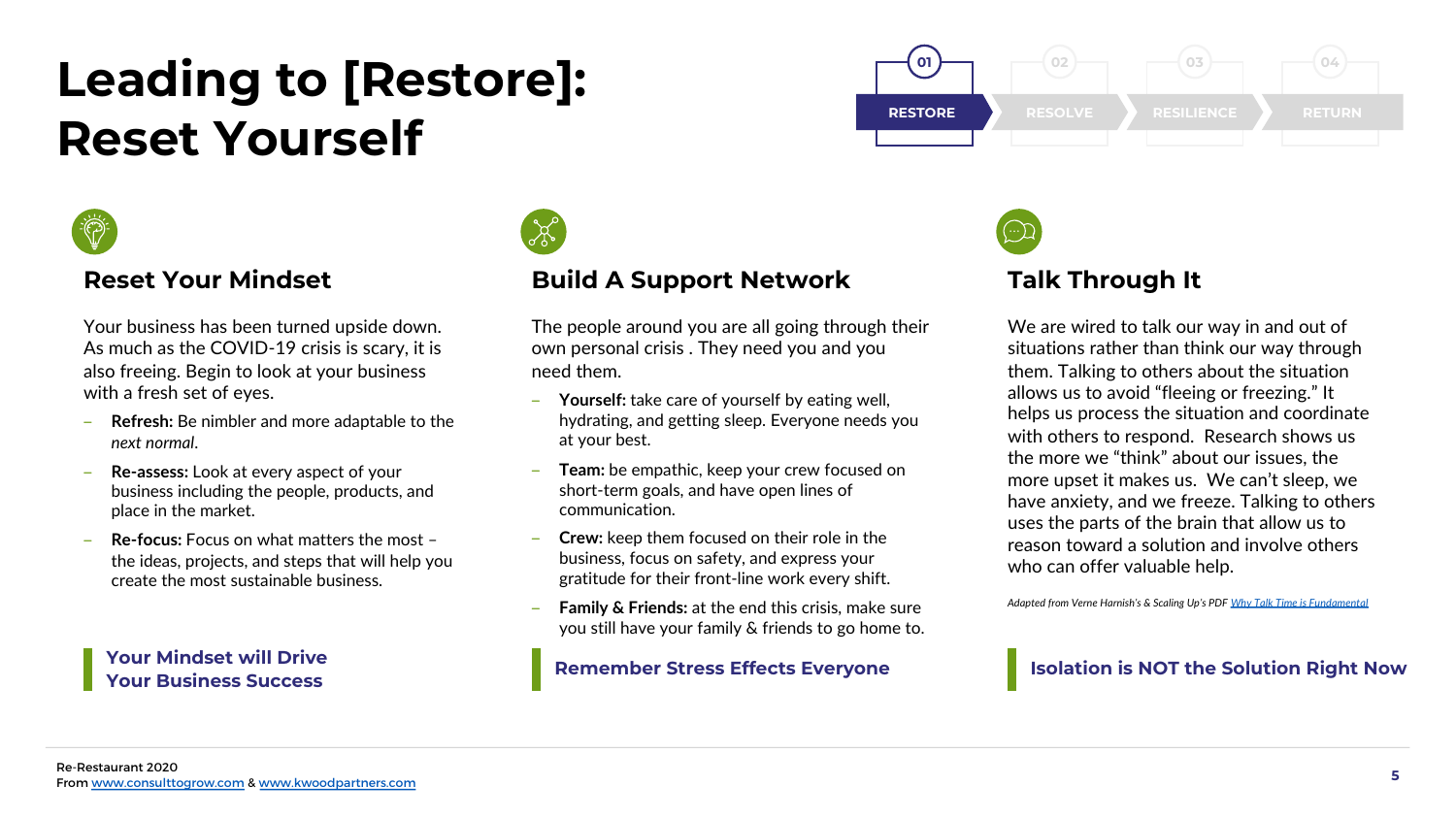## Leadership Principle: Faith Conquers Fear



## Address Your Personal & Business Fears

Get your personal & business fears out of your head and onto a piece of paper. If you keep your fears to yourself, they will paralyze your actions.

Be a problem solver – prioritize your issues into next day, next week, or next month. Set aside the next month issues – the situation is changing that fast.

Then phone a friend, family-member or a professional and talk about your personal concerns. Trust your crew and engage them on solving the immediate business concerns.





## We are truly all in this together. Have Faith!

We all need a lot of faith. Faith in ourselves, each other, our crews, customers, and communities. We need to have faith for a better day.

Here is a mantra to center yourself, your day, and your focus:

- You can manage today and plan for tomorrow.
- You are never alone there is always someone to call.
- ‒ Your leadership is needed as the world needs leaders.
- You must take care of yourself for your family and friends need you.
- ‒ Your work is meant to help the world, make it meaningful.

You are never alone and there are plenty of people to help! And, remember progress versus perfection.

As our lives have been impacted by an invisible deadly virus. We must move forward being impacted by an invisible loving force of faith!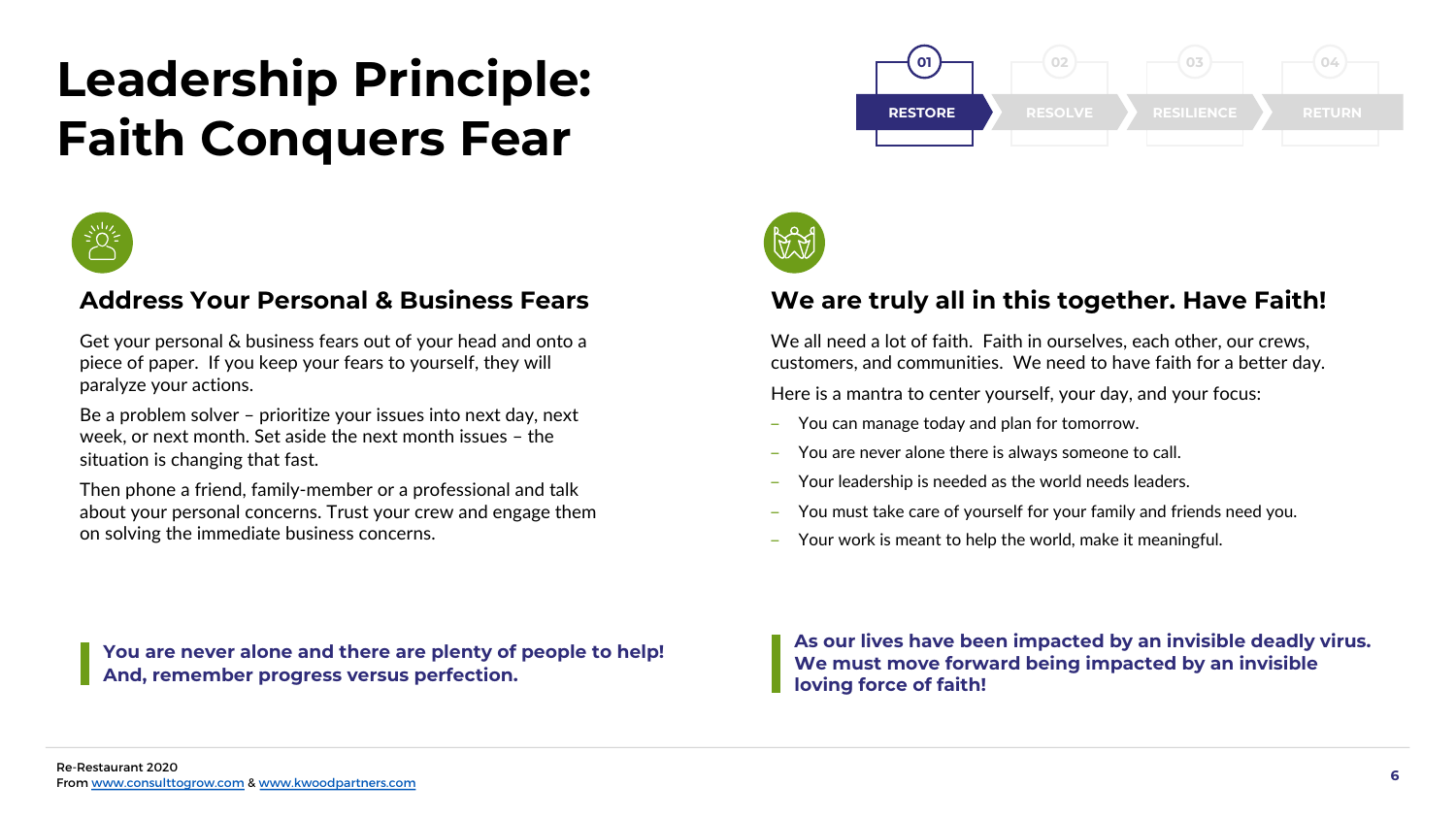## How to Plan when Your Future is Uncertain

## Planning an Uncertain Future in Five Steps 01 ) Start with what you know. 02 ) Ask, what don't we know. 03 Track and update your lists.  $\bullet$   $\bullet$  Explore the future in scenarios. **05**) Ask, what can we do today to improve our future? Visionary / Surprisingly Successful **Challenging** Expectable Zone of High Aspiration Zone of Growing Desperation Zone of Conventional Expectations

**RESTORE** 

RESOLVE

RESILIENCE

RETURN

04

03

02

01

Adapted from Rebecca Ryan, AFP's Medium Article: [Scenario Planning for Anxious Times.](https://medium.com/@rr_futurist/scenario-planning-for-anxious-times-ed0b6361b1b5)

Source: Institute for Alternative Futures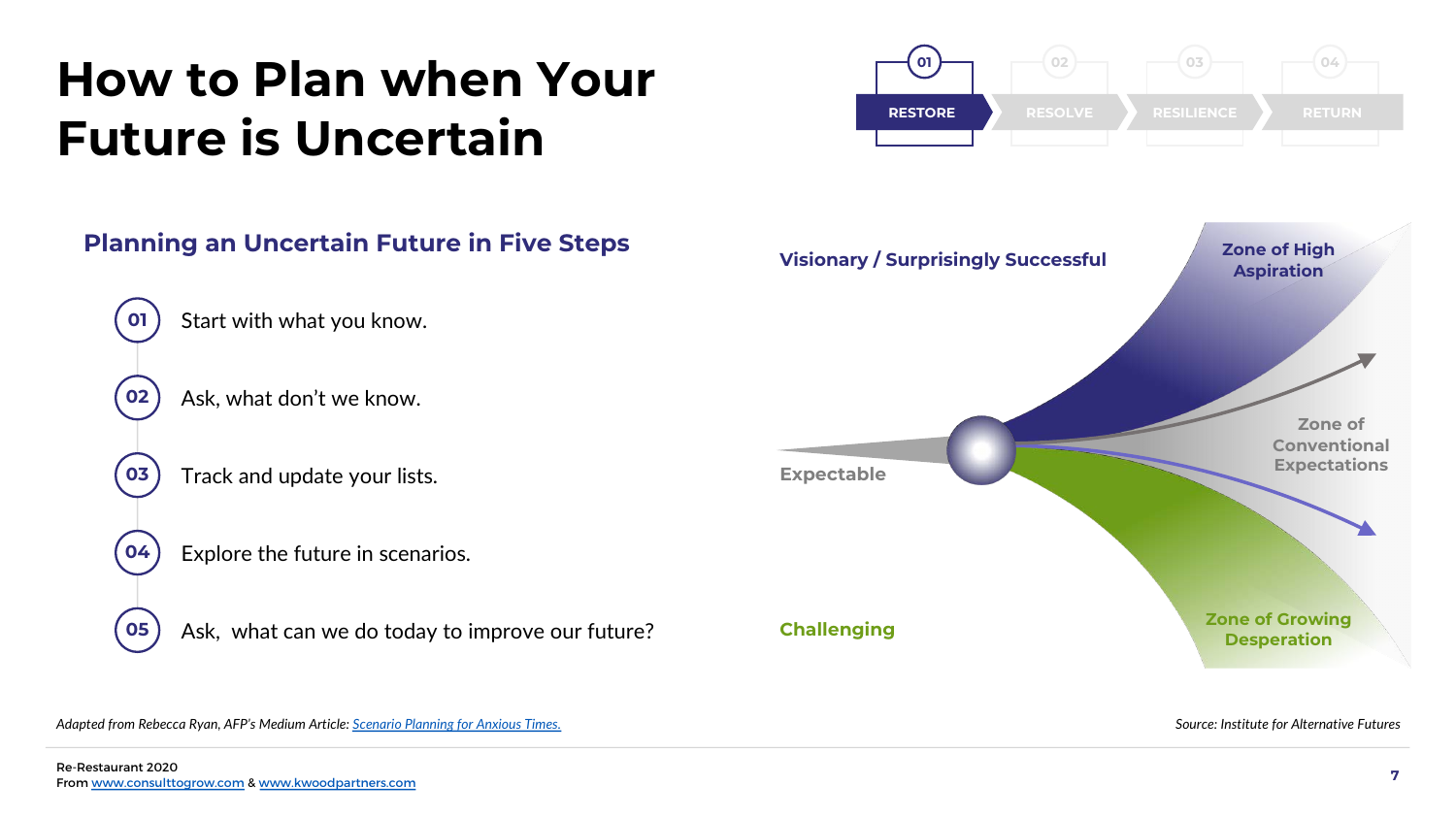## How to Plan when Your Future is Uncertain

### 1. What we know today (April 6, 2020)

- ‒ Coronavirus is a global pandemic.
- ‒ The US is still pre-crisis and pre-peak of hospitalizations.
- We can look to China, South Korea and Italy to guide expectations.
- The pandemic will be linked to a recession (the type is unknown).
- ‒ Fear impairs people's decision-making, but people are creative and resilient.
- CARES Act passed to stimulate the economy. More stimulus expected.

### 2. What we don't know

- How long the outbreak will last locally, nationally and globally?
- How long or deep the economic after-effects will last?
- ‒ The long-term social impacts:
	- ‒ How will people re-emerge after being sheltered-in-place.
	- ‒ Will people experience PTSD and continue to self-isolate.
	- ‒ How will people handle the grief of lost loved ones, co-workers, care givers.
- What does the Next Normal look like for restaurants?
- How the outbreak will impact political cycles?

## 3. Track and update your lists

Regularly revisit what you know and what you don't know. As the situation evolves, your what-you-know list should become longer than your what-you-don't-know list.

### Adapted from Rebecca Ryan, AFP's Medium Article: [Scenario Planning for Anxious Times.](https://medium.com/@rr_futurist/scenario-planning-for-anxious-times-ed0b6361b1b5)



### 4. Explore the future in scenarios

- ‒ What's the worst-case scenario?
	- What could make this situation worse?
	- What missteps might you or others take, that could deepen your desperation?
	- What else could occur, that would make the future feel more dire?
- ‒ What's the expected-case scenario?
	- ‒ Use the past to predict the future.
	- ‒ How did congress, your state, community, customers and crew react to the great recession? Expect a similar response.
	- How has your community and similar companies handled other crisis: 9/11, the great recession, hurricanes, etc.
- What is the best-case scenario?
	- What if we effectively flatten the curve?
	- What if you fully leverage government aid?
	- What other events or activities could improve the situation?
	- What does it look like for everyone to act their best?

### 5. Ask, what can we do to improve or reimagine our future.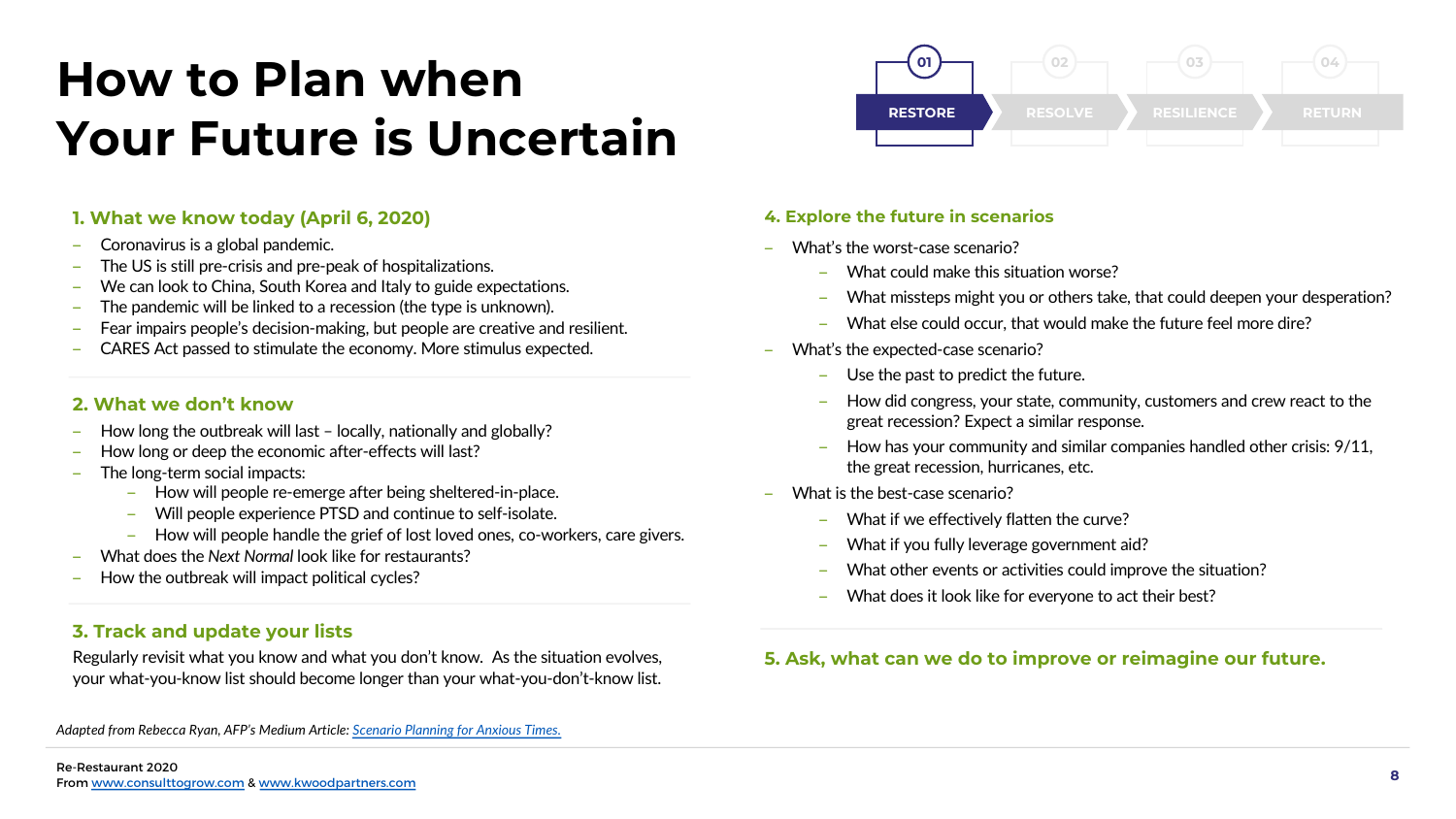## Estimating the Impact of COVID-19



|                                  | <b>Fall Recovery</b>                                 | <b>Summer</b><br><b>V-Shape</b>                  | <b>May Reboot</b>                   |
|----------------------------------|------------------------------------------------------|--------------------------------------------------|-------------------------------------|
| <b>Economy</b>                   | Extended<br>Contraction                              | Deeper<br>Contraction,<br><b>Bigger Recovery</b> | Quick<br>Recovery                   |
| <b>COVID</b><br><b>Case Peak</b> | June                                                 | May                                              | April                               |
| <b>Recovery</b>                  | Downturn,<br>slow growth<br>starting in<br>September | Stronger<br>Recovery<br>starting in Q3           | Gradual<br>Rebound<br>Starts in May |

### SCENARIOS: WATCH FOR:

| <b>VIRUS SPREAD</b><br><b>AND PUBLIC</b><br><b>HEALTH</b><br><b>RESPONSE</b><br>How effective<br>the public health | <b>Rapid &amp; Effective</b><br><b>Control of Virus</b><br><b>Spread</b>   | Outbreak<br>Contained<br>Lower long-term<br>growth with<br>industry damage | - Outbreak<br>Contained<br>- Slow recovery                                       | <b>BEST CASE</b><br>- Outbreak<br>Contained<br>- Strong growth<br>rebound |
|--------------------------------------------------------------------------------------------------------------------|----------------------------------------------------------------------------|----------------------------------------------------------------------------|----------------------------------------------------------------------------------|---------------------------------------------------------------------------|
| response is in<br>controlling the<br>spread and<br>human impact<br>of COVID-19.                                    | <b>Effective</b><br><b>Response, but</b><br>(regional) virus<br>resurgence | $-$ Virus<br>Resurgence(s)<br>Slow long-term<br>growth                     | <b>EXPECTED CASE</b><br>$-$ Virus<br>Resurgence(s)<br>- Slow long-term<br>growth | $-$ Virus<br>Resurgence(s)<br>- Return to growth<br>trend                 |
|                                                                                                                    | <b>Broad Failure of</b><br><b>Public Health</b><br><b>Interventions</b>    | <b>WORST CASE</b><br>- Outbreak Escalates<br>Prolonged<br>downturn         | - Outbreak Escalates<br>- Slow recovery                                          | - Outbreak Escalates<br>- Delayed but full<br>recovery                    |
|                                                                                                                    |                                                                            | <b>Ineffective</b>                                                         | <b>Partially Effective</b>                                                       | <b>Highly Effective</b>                                                   |

### ECONOMIC POLICY RESPONSE

Speed and strength of recovery depends on the ability of government policy and stimulus to slow or mitigate the economic impact of the virus.

Adapted From: ["COVID-19 Scenarios: Rebooting an Economy in Free Fall](https://www.conference-board.org/economy-watch-US)" and "[Safeguarding our lives and our livelihoods: The Imperative of our time"](https://www.mckinsey.com/business-functions/strategy-and-corporate-finance/our-insights/safeguarding-our-lives-and-our-livelihoods-the-imperative-of-our-time) as of March 2020.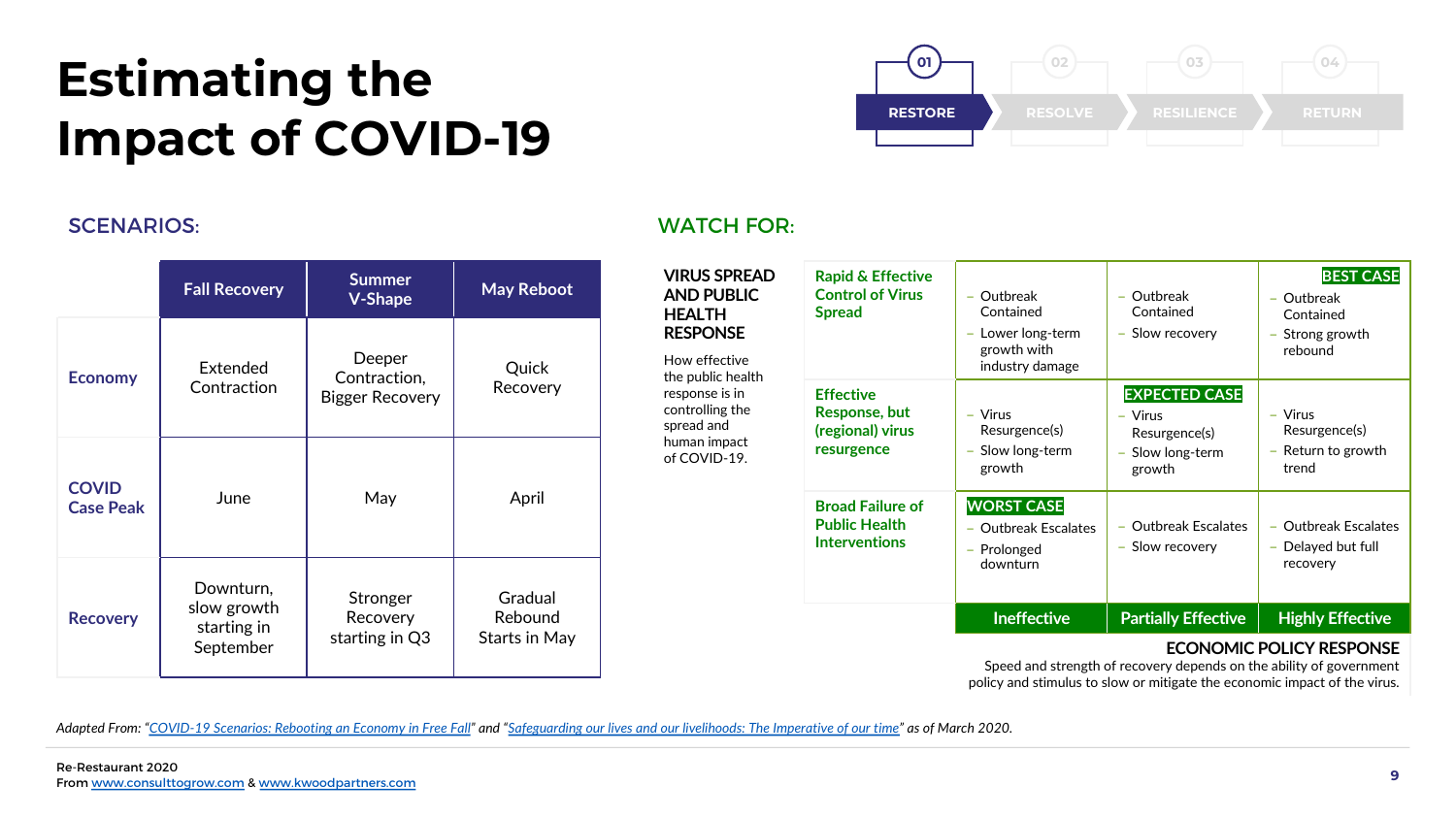## [Restore] Operator's Action Plan

### Read:

- [COVID-19 Scenarios: Rebooting an Economy in Free Fall](https://www.conference-board.org/economy-watch-US) [Conference Board]
- [Safeguarding our lives and our livelihoods: The Imperative of our time](https://www.mckinsey.com/business-functions/strategy-and-corporate-finance/our-insights/safeguarding-our-lives-and-our-livelihoods-the-imperative-of-our-time) [McKinsey]

### Start with what YOU KNOW and DON'T KNOW:



### Track Updates:

- ‒ [View Black Box Intelligence's Weekly Sales & Traffic Reports](https://blackboxintelligence.com/restaurant-industry-news/the-black-box-perspective-on-coronavirus/)
- ‒ [View the Johns Hopkin's COVID-19 Case Count Dashboard](https://bit.ly/3cbxzZF)

| What DO YOU KNOW about the future of your business? | What DON'T YOU KNOW about the future of your business? |
|-----------------------------------------------------|--------------------------------------------------------|
|                                                     |                                                        |
|                                                     |                                                        |
|                                                     |                                                        |
|                                                     |                                                        |
|                                                     |                                                        |
|                                                     |                                                        |

### Explore your future in scenarios:

| <b>Worst-Case Scenario</b> | Expected-Case Scenario   | Best-Case Scenario       |
|----------------------------|--------------------------|--------------------------|
|                            | $\overline{\phantom{0}}$ | $\overline{\phantom{0}}$ |
|                            | $\overline{\phantom{0}}$ | $\overline{\phantom{0}}$ |
| <b>.</b>                   | $\overline{\phantom{0}}$ | $\overline{\phantom{0}}$ |
| $\sim$                     | $\overline{\phantom{0}}$ | $\overline{\phantom{0}}$ |
|                            |                          |                          |
|                            |                          |                          |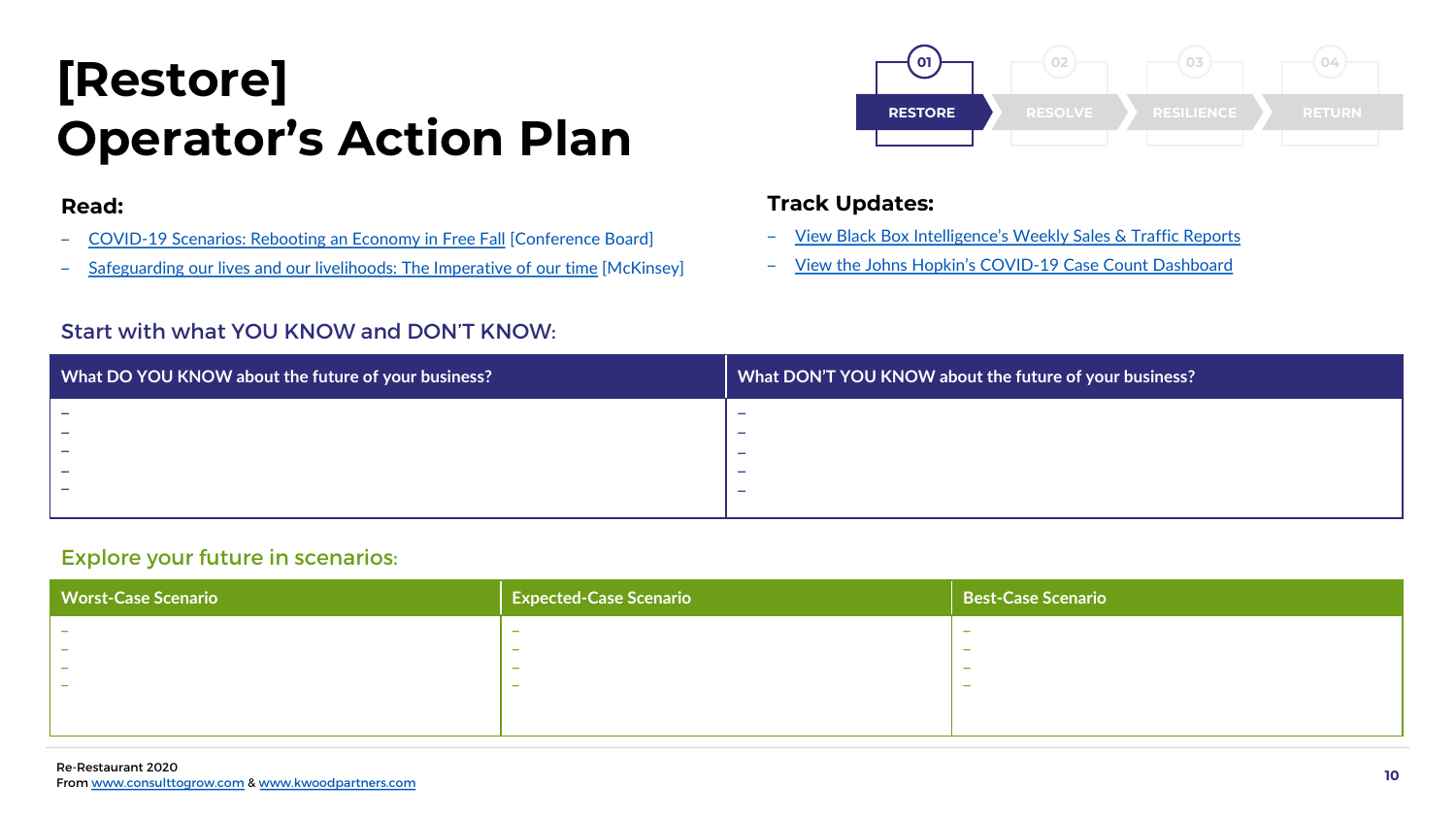## [Restore] Operator's Action Plan



## What are you Top 3 critical "must-do" priorities for your business?

Focus on what matters the most. What can you do to improve your future?

| <b>PRIORITIES</b>                                               | 2 <sup>1</sup> | 3 |
|-----------------------------------------------------------------|----------------|---|
| <b>WHAT</b> we need<br>to accomplish.                           |                |   |
| <b>WHO &amp; HOW we</b><br>will accomplish<br>these priorities. |                |   |
| <b>WHEN will we</b><br>be successful.                           |                |   |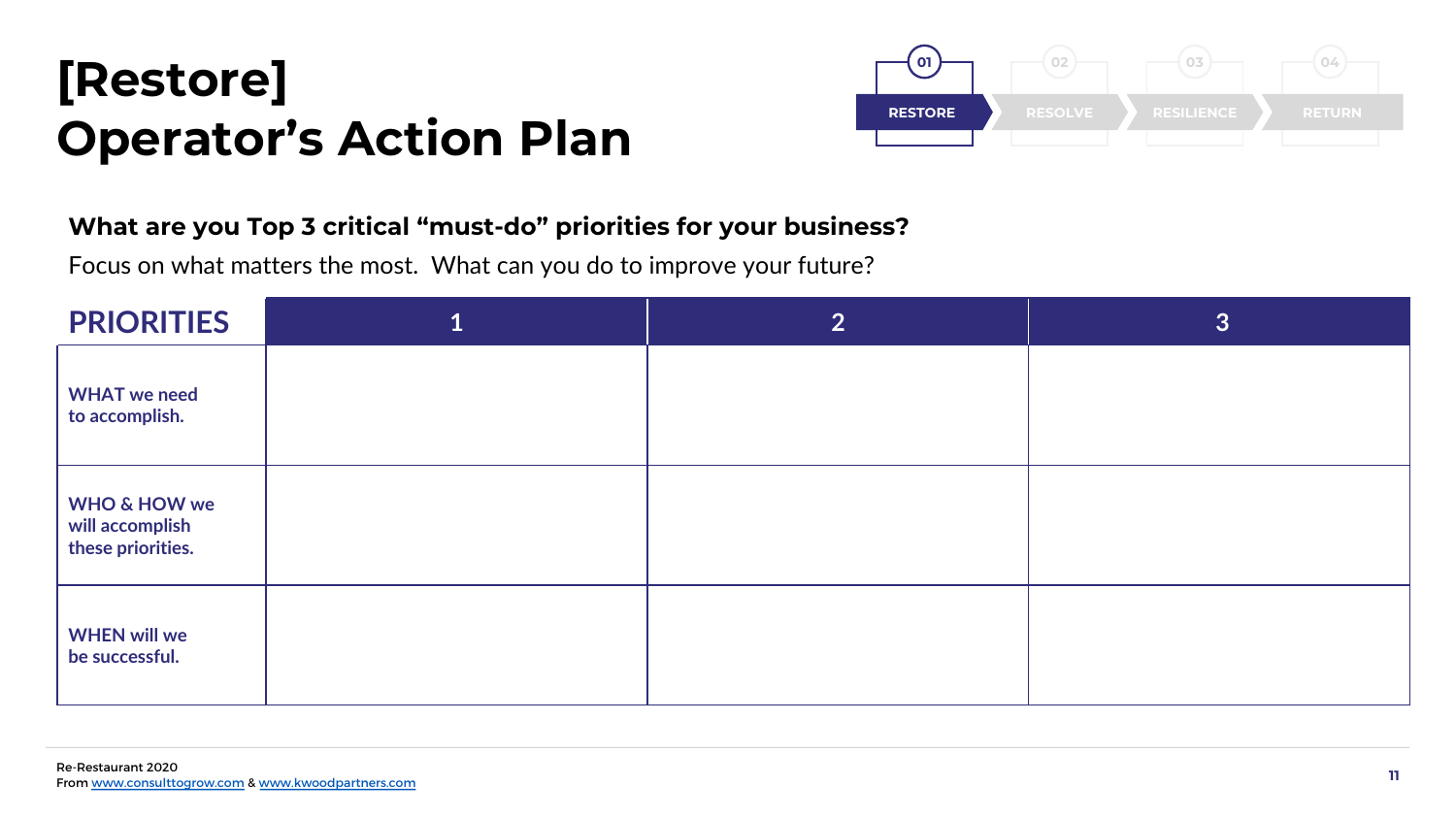## Contents

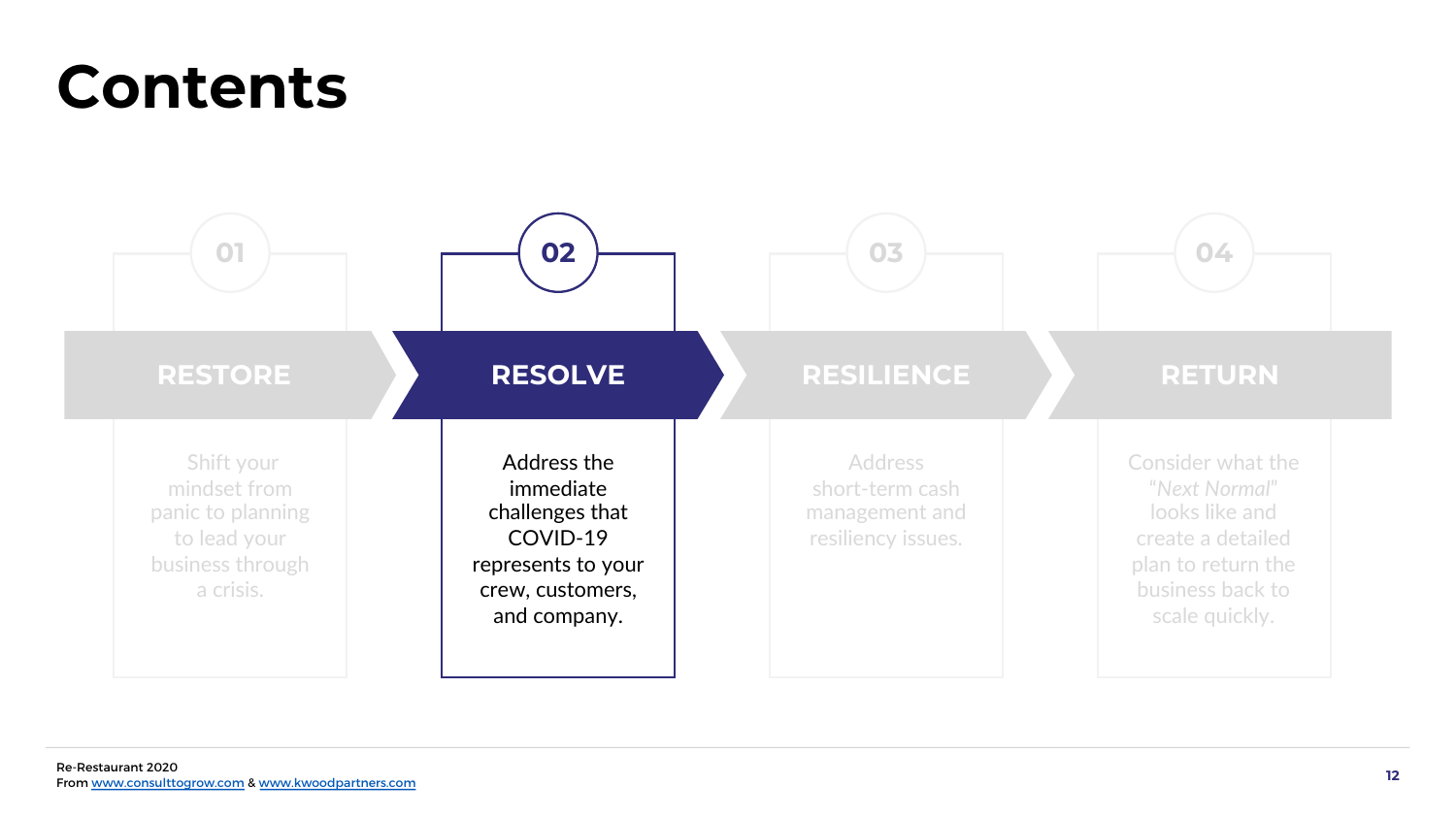## Leading to [Resolve]: Communication is Critical RESTORE



## Create Daily Habits

- 1) Communicate often.
- 2) Care for Crew, Customers, Community, and Company.
- 3) Clean Up and Catch Up.
- 4) Cash: Focus on maintaining cash.
- 5) Be Calm, Considerate, and Consistent.



## Communicate Often

Communicate with facts, provide direction, and share gratitude.<br>1) Use your Values: Consider your company's

- **Confident:** The crew reflects the leader the more confident you are the more confident the crew and your customers will be.
- 2) Cadence: Communicate hourly, daily, every shift, etc. The key is to provide constant communication to keep people connected. It is also an excellent way to check in with your crew, too.
- 3) Channels: Use all the channels of communication such as telephone, video conferencing, text messaging, email, and scheduling tools (i.e. HotSchedules).
- 4) Circle Back: Check back in with the crew to ensure they understand. They have a lot going on too and sometimes things get lost in translation.





## Make Tough Decisions

- vision, purpose, mission, core values, and nonnegotiables. Live in those values every day.
- 2) Ask Yourself: How do we do the right thing for our: Crew, Customers, Community, and Company? What can we afford to do or not do and still have a business to relaunch later?
- 3) "Explain the WHY": Write a brief note or email to yourself or your crew about questionable decisions that answer the following questions:
	- Why the Decision is important?
	- How we are living our values?
	- What facts are we using to make this decision?
	- How does this decision protect our crew. customers, community, and company?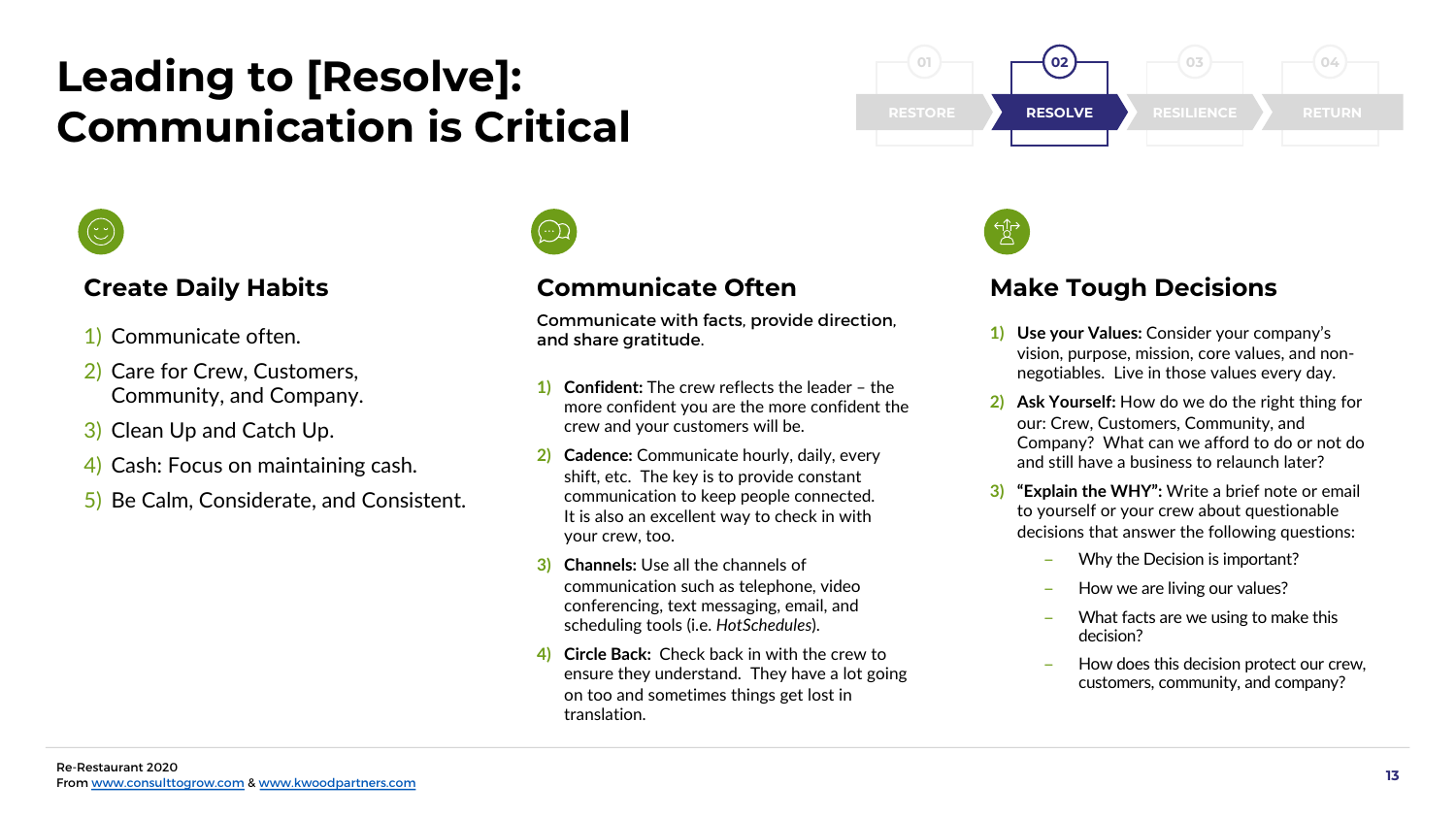## Leadership Principle: Safety; then Sustainability **RESTORE**

## Crew and Customers Safety are your Number 1 Priority; then Business Sustainability

1) Keeping your crew safe is your Number 1 Priority. Keep them safe:

- With proactive communication and decision making.
- ‒ In your workplace with safe operational policies and practices.
- ‒ By understanding no order or sale is more important than your crew.
- 2) Keeping your customers safe is also your Number 1 Priority. Keep them safe:
	- With great operational procedures.
	- By limiting their exposure and person-to-person contact.
	- With proactive communication, signage, and service availability.

## 3) BUSINESS SUSTAINABILITY IS YOUR NUMBER 2 PRIORITY



## Decision Making Priorities as a Restaurant Leader

- 1) Make decisions to protect the safety of your crew and customers this also protects your brand reputation.
- 2) Make decisions proactively to (i) make it easier for crew to execute and (ii) minimize operational disruptions.
- 3) Stay informed and be on the proactive side of managing your business – not the reactive.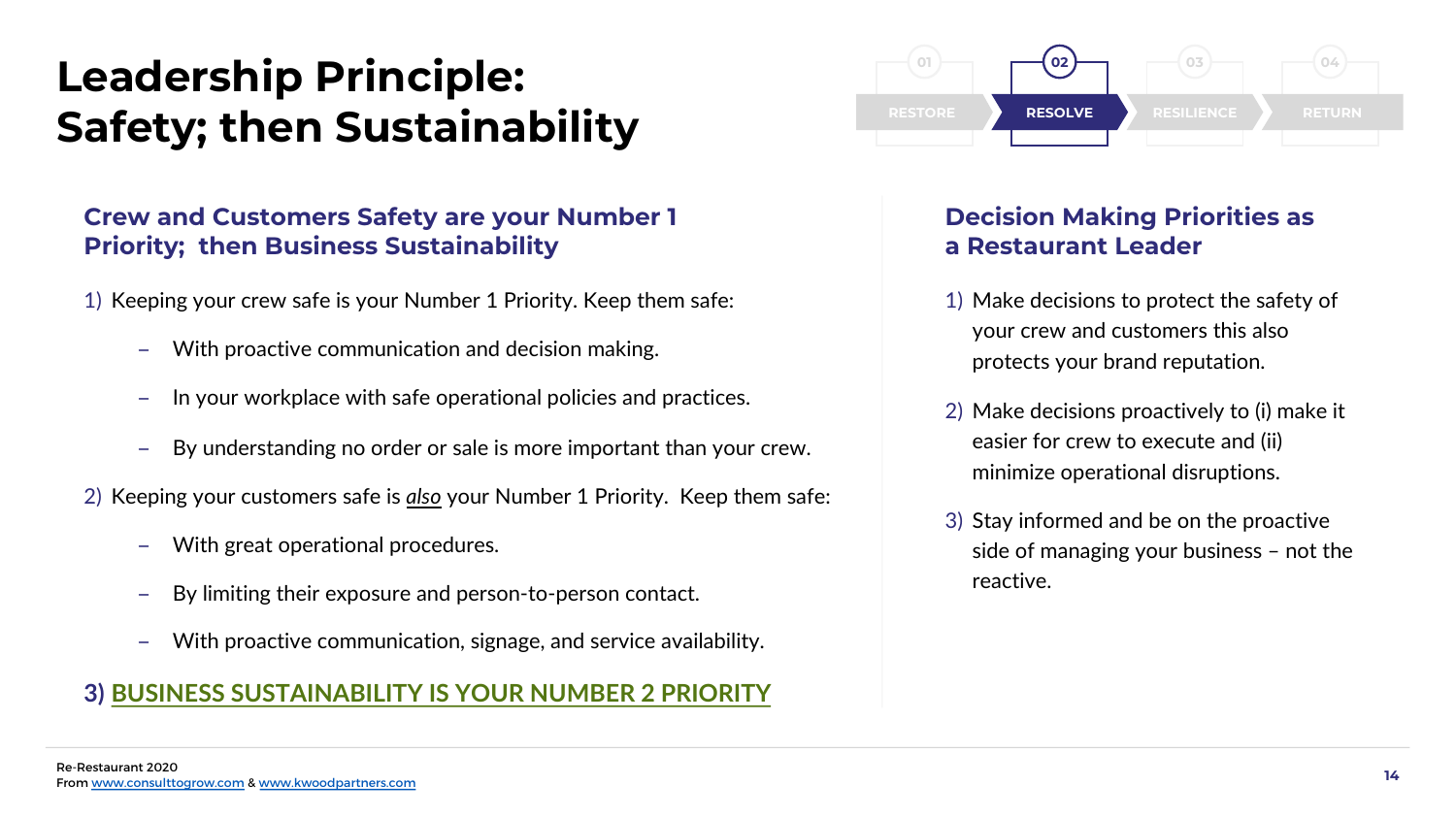## The Leader's [Resolve] Imperatives



The Power of being Flexible and Agile versus being Stuck or – *worse* – Frozen.

## Resolve

Firm determination to do something.

## Flexible

Ready and able to adapt to different circumstances.

## Agile

Able to move quickly and easily.

| <b>Consider</b><br><b>Alternatives</b> | <b>Safely</b><br><b>Serve</b> | <b>Drive</b><br><b>Sales</b> | <b>Maintain</b><br><b>Relevance</b> |
|----------------------------------------|-------------------------------|------------------------------|-------------------------------------|
| <b>Scale Down</b>                      | Crew                          | Accessible                   | Go Outside                          |
| Hibernate                              | <b>Customers</b>              | <b>Modified Products</b>     | Go Online                           |
| Pivot                                  | Community                     | <b>Adjusted Formats</b>      | Go Public                           |
| Partner                                |                               |                              | Go to Them                          |

## Don't let your past determine your future!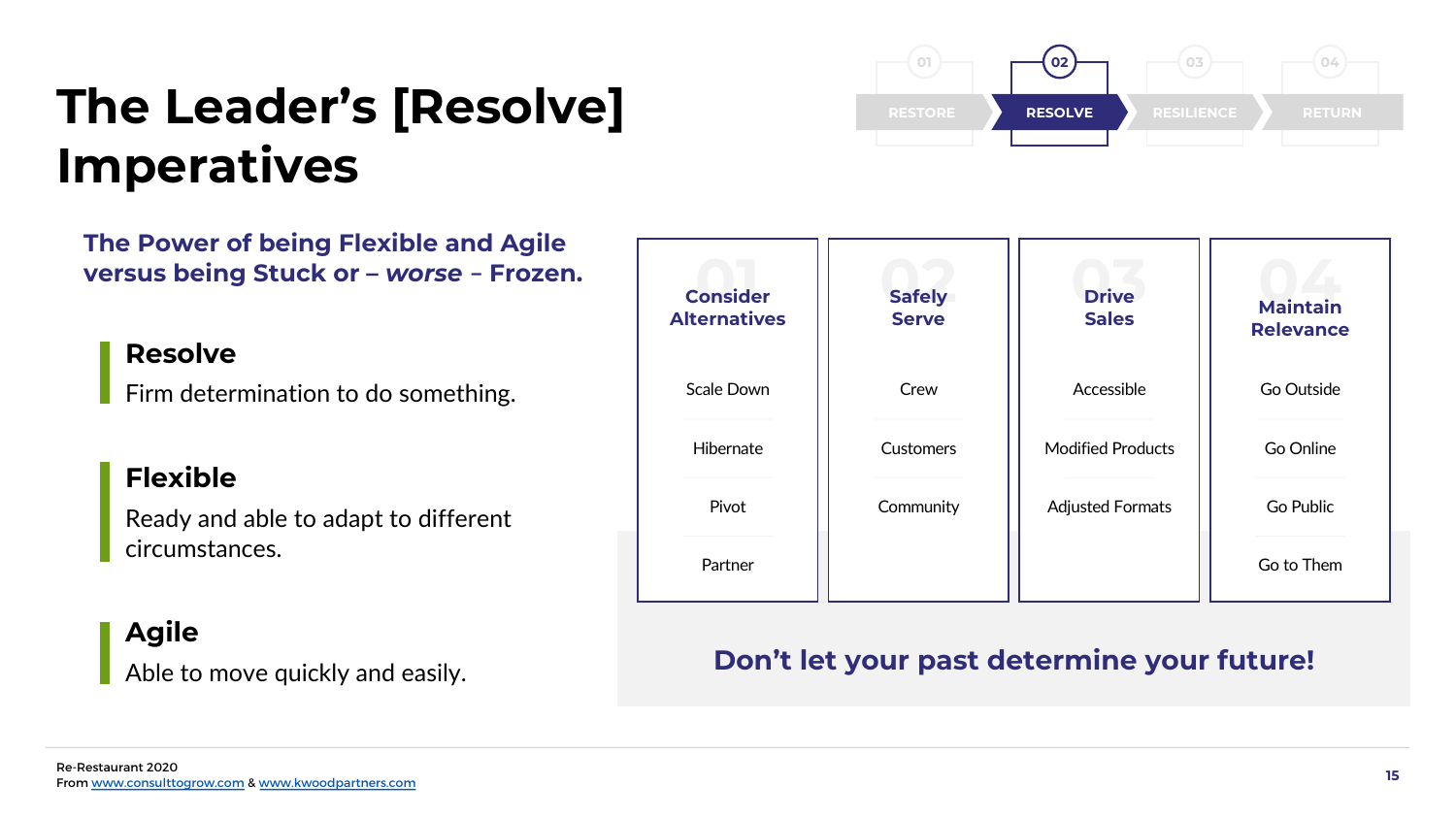## Consider Alternative Ways of Operating

## 1) Scale down (MOST restaurants)

- ‒ Especially drive-thru and concepts with deliverable products.
- ‒ Consider how you scale your business to cycles of customer demand.
- ‒ Plan to safeguard the lives and livelihoods of people in and around your business.

## 2) Hibernate (SOME restaurants)

- ‒ Especially fine dining and high tourist trade areas with cash on hand.
- ‒ Consider how you maintain your relationship with your crew and fortify your future.
- ‒ Plan to retain your top talent, maintain customer connection, and relaunch with stronger systems.

## 3) Pivot (FEW restaurants)

- ‒ Especially for unsuccessful restaurants pre-crisis.
- ‒ Consider how you close, sell or reimagine your restaurant.
- Plan to reinvest in a new concept, [sell or liquidate](https://www.sba.gov/business-guide/manage-your-business/close-or-sell-your-business).

## 4) Partner (NEW idea for restaurants)

- ‒ Look at your competitor as a collaborator.
- ‒ Find ways to leverage your collective strengths.
- ‒ Focus on serving your community, keeping your crew employed, and your business relevant.
- 5) Some combination of the four.







New Orleans, Louisiana stinenola In the interest of ou

mployee's health and safety, as well as that of our patrons, we have made the difficult call to discontinue Takeou @dliverynola service effective nediately at both @justinenola an lapetitegrocery. We look forward to he morning when the sun shines again and can't wait to welcome everyone when that time comes. Until then, stay safe and healthy New Orleans. We love you and appreciate the undying

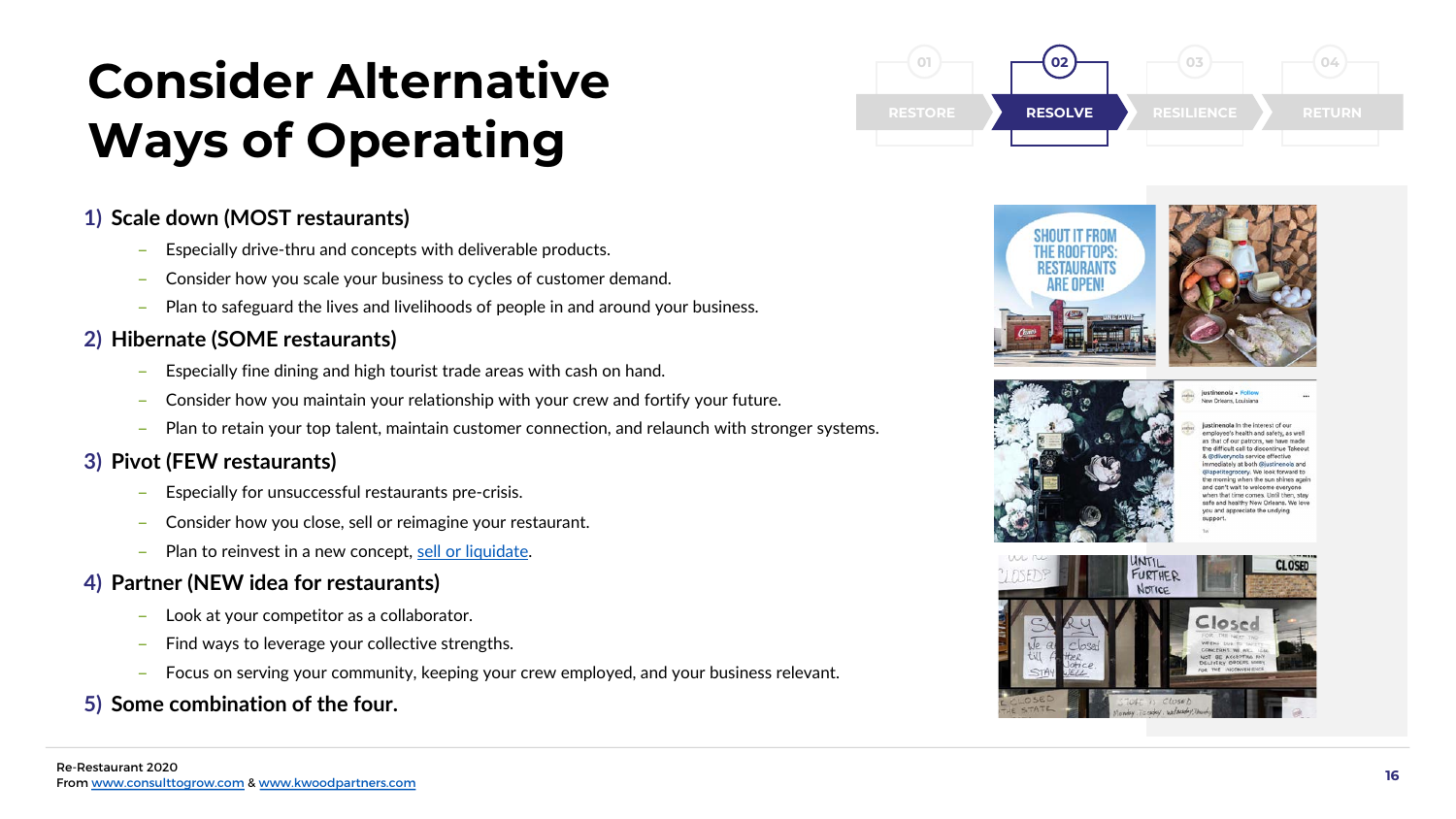## Safely Serve

Operate to safeguard lives and livelihoods.

|                                            | <b>Crew</b>                                                                                                                                                                                              | <b>Customers</b>                                                                                                                                                 | <b>Community</b>                                                                                                                                                                |
|--------------------------------------------|----------------------------------------------------------------------------------------------------------------------------------------------------------------------------------------------------------|------------------------------------------------------------------------------------------------------------------------------------------------------------------|---------------------------------------------------------------------------------------------------------------------------------------------------------------------------------|
| <b>Serving</b><br><b>Safely</b>            | - Hygiene/sanitation focused<br>- No lingering or huddles<br>Limited overlap between<br>-<br>shifts<br>Minimize person-to-person<br>contact<br>- Aggressive use of sick leave<br>External visitor policy | - Contact-free ordering and<br>delivery<br>Reassure customers<br>through self-evident safety<br>measures<br>Tamper-proof packaging                               | - Abide by government orders<br>- Maintain physical and social<br>distance<br>- Protect your crew and<br>customers                                                              |
| <b>Serving</b><br>to Build<br><b>Sales</b> | Clearly communicate<br>-<br>standards<br>Live into your values and<br>highlight crewmembers who<br>do the same<br>Train, re-train, and cross train<br>- Creatively retain and<br>motivate top talent     | Help them celebrate special<br>$\equiv$<br>occasions like birthdays,<br>and anniversaries<br>Engage them in your work<br>supporting your crew and<br>communities | - Serve others in essential<br>businesses: healthcare,<br>government, utilities, and retail<br>Outreach to hungry kids,<br>$\equiv$<br>furloughed crew, and isolated<br>seniors |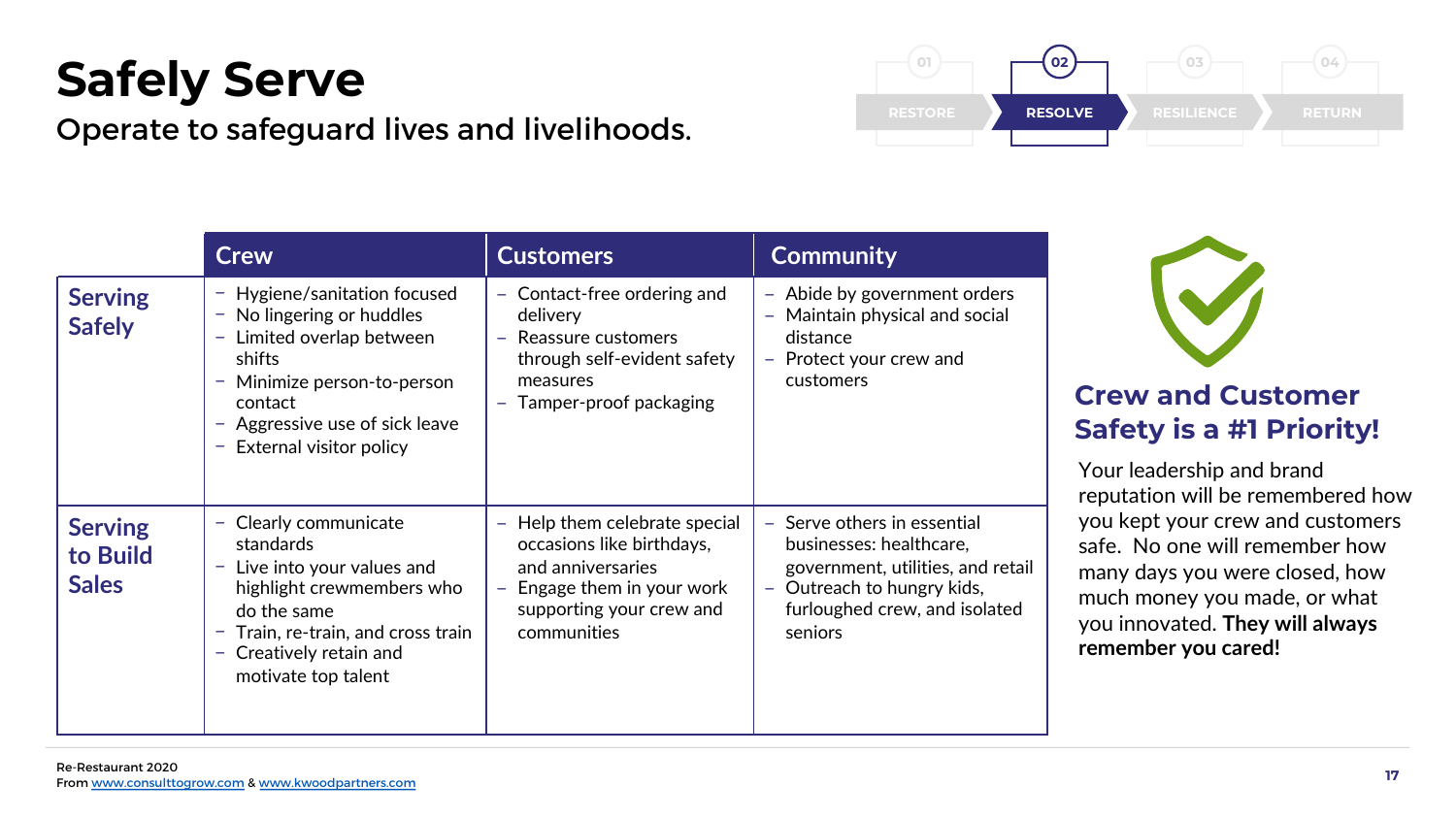## Drive Sales

## Portable, Craveable & Connected

### Make your food accessible

- Add takeaway and delivery
- $\overline{z}$  Develop family-style, curbside & delivery menus
- Adjust hours of operation focused on demand & operability

### Adapt your products

- ‒ Optimize your menu/processes to a new experience
- ‒ Adapt and innovate daily based on current circumstances
- Shift to fewer menu options and higher-end family favorites
- Adjust price, food & labor to maintain your margin (be fair & transparent!)

### Create in-home excitement

- ‒ Community comfort foods and meals to celebrate occasions.
- $-$  Interactive pantry boxes with virtual cook along.
- $-$  Ready-to-prepare meals that prepped  $\&$  par cooked
- Be irreverent: toilet paper, Tiger King, nostalgic favorites



### **Innovators**

- 1) Walk On's Family Packs: <https://walk-ons.com/to-geaux>
- 2) Fine Dining Limited: [https://homewooddallas.com](https://homewooddallas.com/)
- 3) Whiskey Cake Kits: <https://bit.ly/3bGbVfL>
- 4) Oceans 234 Grocery: [https://www.oceans234.com](https://www.oceans234.com/)
- 5) Donati's / Suzy's Swirl Partnership: <https://bit.ly/2UlOFg1>
- 6) Ruffino's Curbside:<https://www.instagram.com/ruffinos/>

## Success Stories!



A fine dining client had \$7,000 in dinner sales on a single Saturday by building a curb-side dining program: limited menu, call ahead to order, pull in and pick up with owner interaction.



A client created a delivery program using retained crewmembers and has maintained 90% of budgeted sales.

## Flexible and Agile Come Alive with Driving Sales

Leverage the creativity of yourself and your crew to innovate products and services to make your customer's lives easier, surprise and delight, and sometimes to provide comfort on good, bad, and challenging days!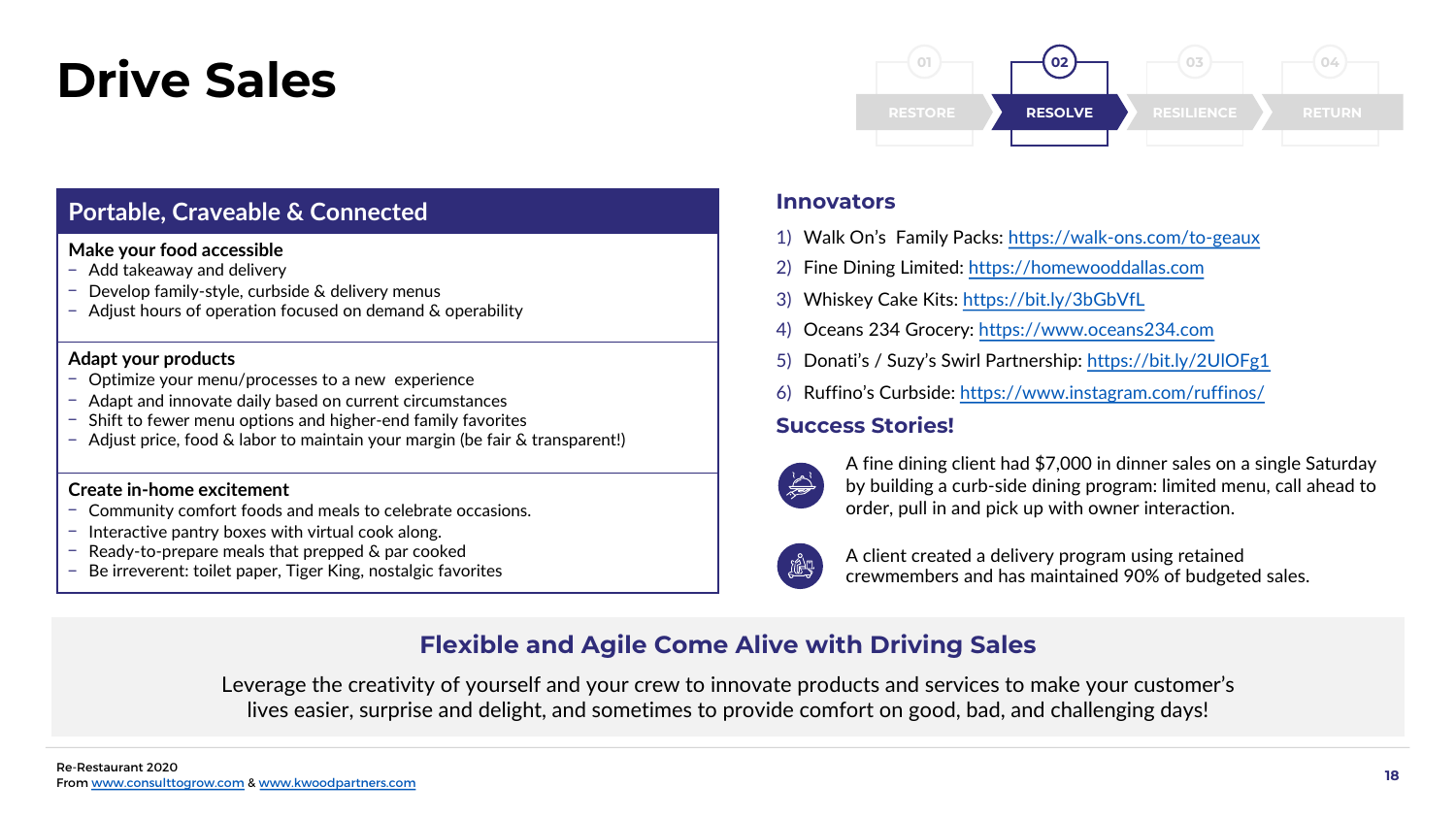## Keep Your Business Relevant with your Customers

## Close the business gap created by distancing

#### Go outside: 01

Drive-thru and curbside is now essential to be competitive. Optimize the experience for drive-up customers and your & third-party delivery drivers.

#### Go online: 02

Use online and mobile ordering features to ease ordering and build enduring relationships with your customers.

#### Go public: 03

Enhance exterior signage, window graphics, menu boards and walk up windows to bring the indoor experience outside to visitors and passing by traffic.

### **04** Go to them:

If customers can't come to you, bring your experience to them through food trucks, food carts, essential workplace delivery programs, etc.





![](_page_18_Picture_12.jpeg)

Adapted From: [SRG: Hospitality and the New Normal](https://www.consulttogrow.com/wp-content/uploads/2020/04/SRG_HospitalityandtheNewNormal_3.20201.pdf)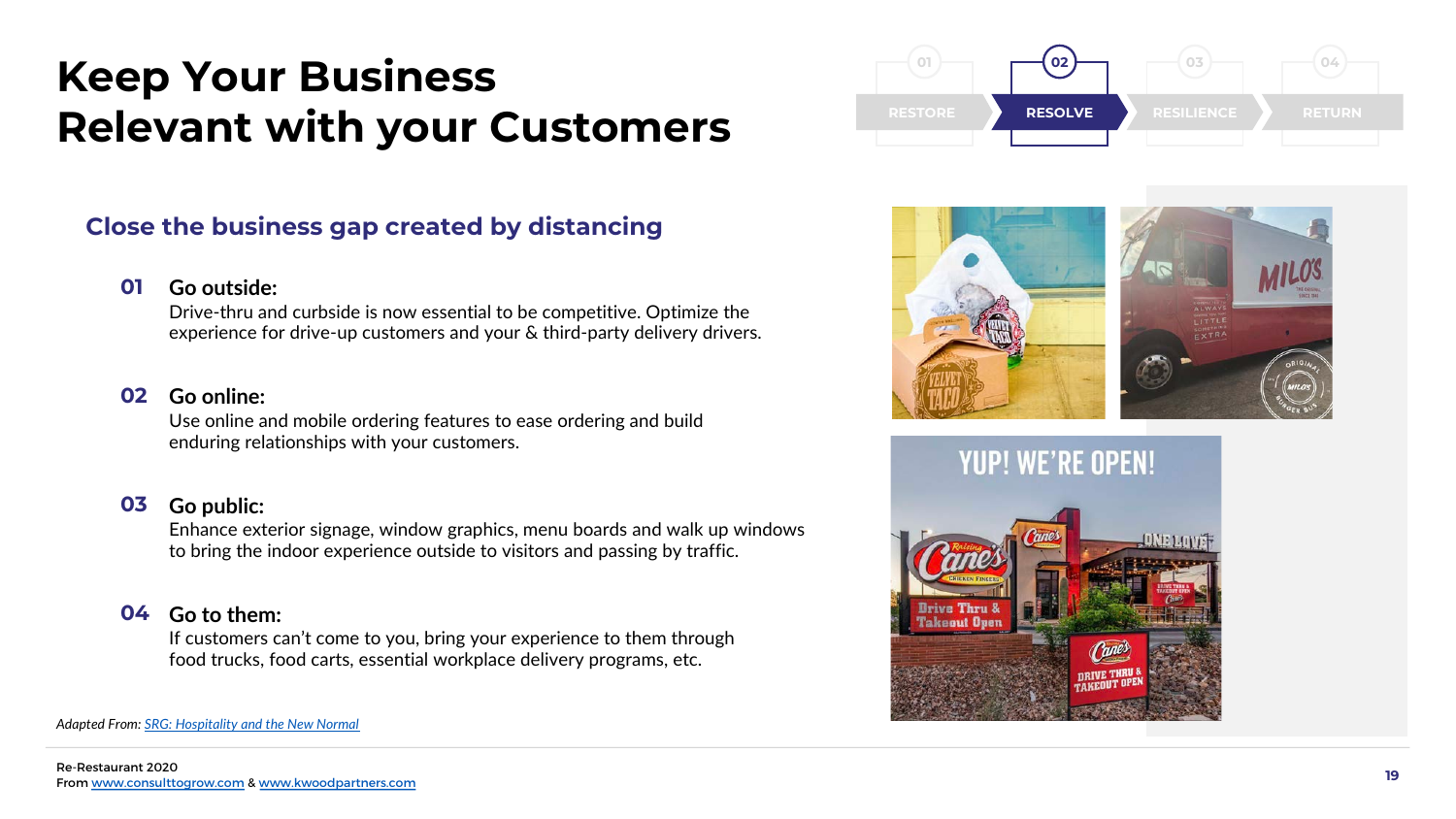## [Resolve] Operator's Action Plan

What is the best next step(s) for your business?

### Alternatives:

### Consider:

- **Q** Scale Down
- $\Box$  Hibernate
- $\Box$  Pivot
- **Q** Partner
- $\Box$  Some combination
- What strategic alternative(s)
- did you choose? • Why did you choose that/those alternative(s)?
- What are the implications of this strategy for relaunch?

## READ:

- ‒ [Sterling-Rice Group: Hospitality and the New Normal](https://www.consulttogrow.com/wp-content/uploads/2020/04/SRG_HospitalityandtheNewNormal_3.20201-1.pdf)
- ‒ [FSR Magazine: Why Takeout and Delivery Code Save Your Business](https://www.fsrmagazine.com/expert-takes/why-takeout-and-delivery-only-model-could-save-your-restaurant)

### POSTERS TO POST:

- ‒ [Coronavirus: What You Can Do Fact Sheet](https://foodsafetyfocus.com/FoodSafetyFocus/media/Library/pdfs/Coronavirus_2019-nCoV_Info_TipsforRestaurants.pdf)
- ‒ [Handwashing 101](https://www.foodsafetyfocus.com/FoodSafetyFocus/media/Library/pdfs/Handwashing.pdf)
- [Before You Come to Work](https://foodsafetyfocus.com/FoodSafetyFocus/media/Library/pdfs/Before-You-Come-To-Work.pdf)
- ‒ [Cleaning vs. Sanitizing](https://www.foodsafetyfocus.com/FoodSafetyFocus/media/Library/pdfs/Cleaning-vs-Sanitizing.pdf)
- [DOL Paid Sick Leave Poster \(](https://www.dol.gov/sites/dolgov/files/WHD/posters/FFCRA_Poster_WH1422_Non-Federal.pdf)more than 50 and less than 500 employees)

#### RESTORE 01 RESOLVE  $\overline{02}$ RESILIENCE 03 RETURN 04

## Evaluate how you and your crew are living and leading through your cultural pillars.

| You                                   | Where are you? Excited, Motivated, or Desperate?                                                                                                   |  |
|---------------------------------------|----------------------------------------------------------------------------------------------------------------------------------------------------|--|
| <b>Your Crew</b>                      | Where are they? Excited, Motivated, or Desperate?                                                                                                  |  |
| <b>Purpose</b>                        | Are you more inspired in how you want your business to impact your<br>customers, community, and the world?                                         |  |
| <b>Vision</b>                         | Is it the same as before the crisis?<br>Are you adjusting your purpose to speak to your heart and passion?                                         |  |
| <b>Mission</b>                        | Is your mission the same or do you want to lead, operate or contribute<br>differently?                                                             |  |
| <b>Guiding Principles</b><br>& Values | Are your guiding principles the same or are you looking to change the core<br>tenants of your business? How would you add, modify, or change them? |  |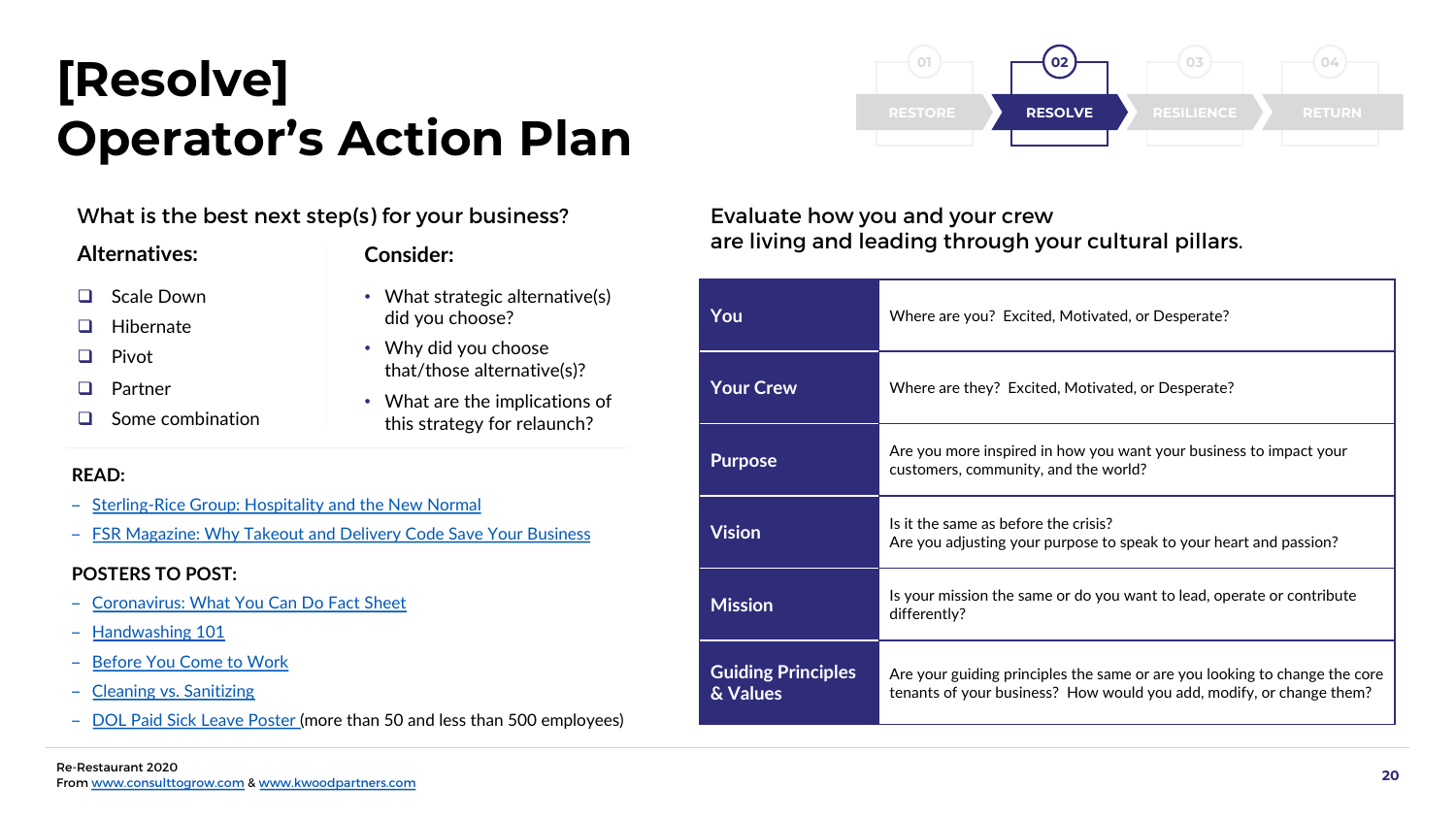## [Resolve] Operator's Action Plan

![](_page_20_Figure_1.jpeg)

Focus on what matters the most. What can you do to address the immediate challenges that COVID-19 represents to your crew, customers and company. How will you serve others, drive sales and maintain relevance.

|                                                                 | <b>Serve Others</b> | <b>Drive Sales</b> | <b>Maintain Relevance</b> |
|-----------------------------------------------------------------|---------------------|--------------------|---------------------------|
| <b>WHAT</b> we need<br>to accomplish.                           |                     |                    |                           |
| <b>WHO &amp; HOW we</b><br>will accomplish<br>these priorities. |                     |                    |                           |
| <b>WHEN will we</b><br>be successful.                           |                     |                    |                           |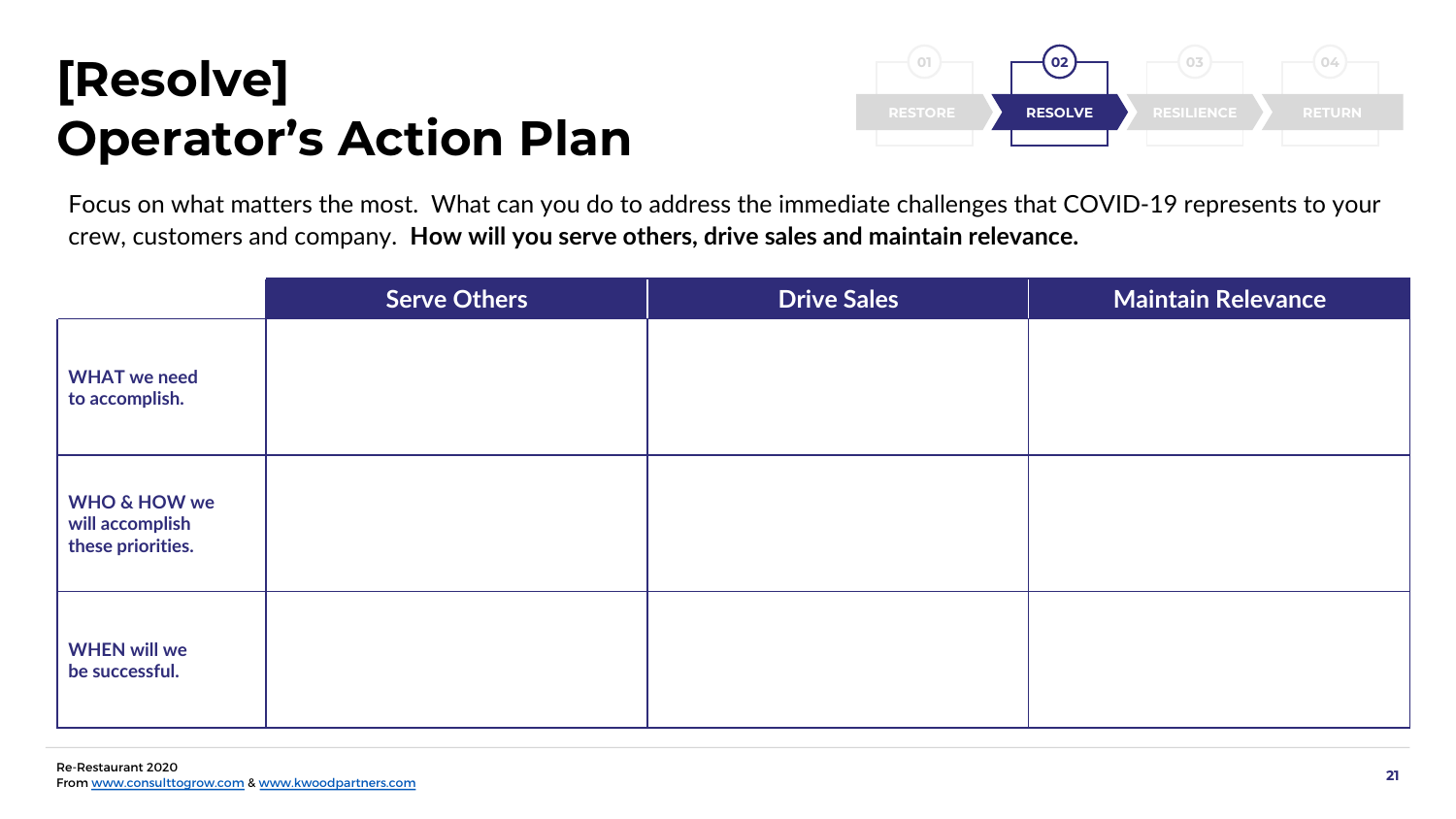## Contents

![](_page_21_Figure_1.jpeg)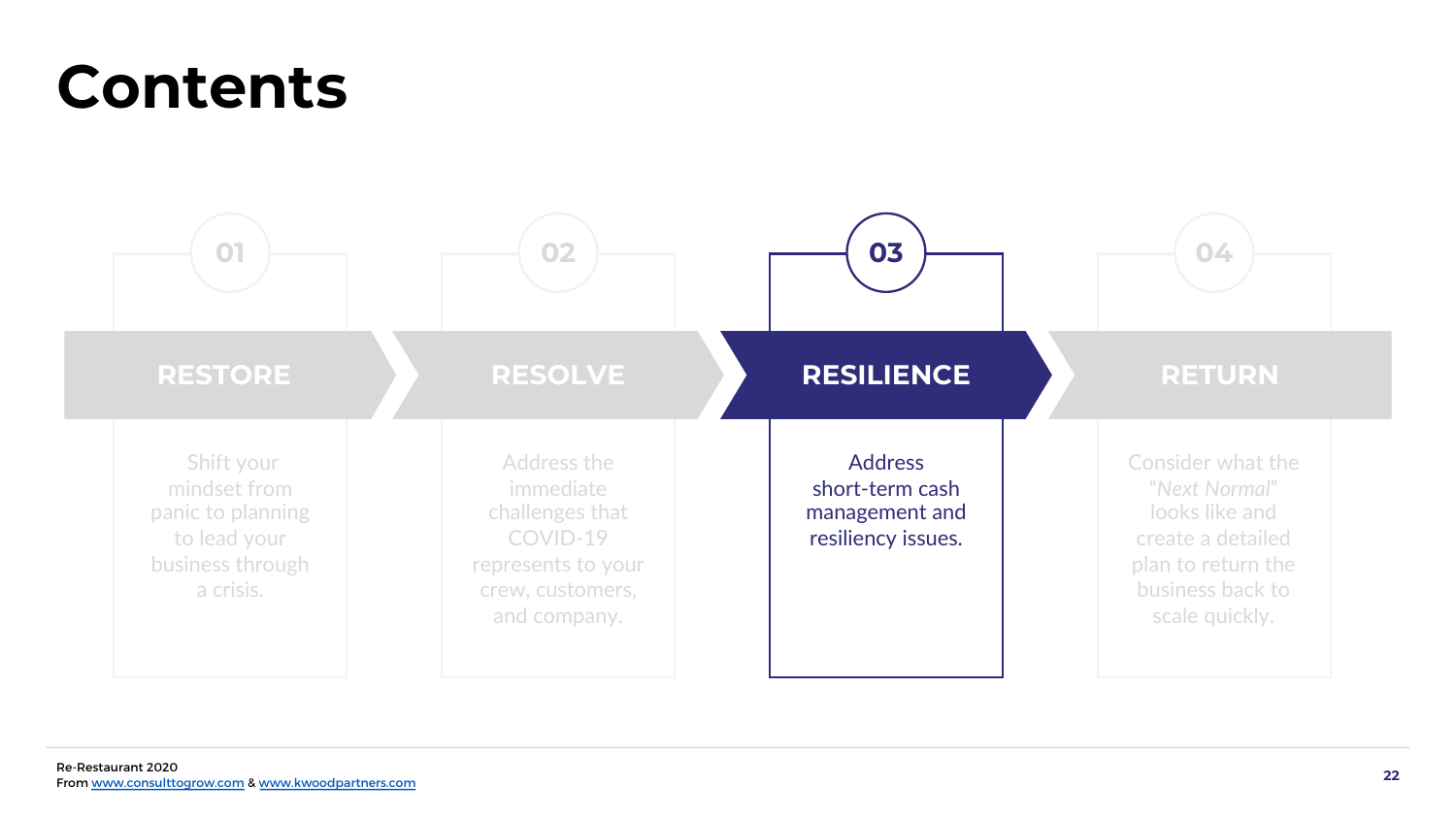## Leading for [Resilience]: Having Financial Clarity

![](_page_22_Picture_1.jpeg)

## Have No Fear

In a crisis, there is no time for

- ‒ Uncertainty
- **Frustration**
- ‒ Fear
- $-$  Shame

It is okay to experience these feelings, but it is not okay to give in to them.

Take control of your near- and shortterm financial situation to create resiliency for your company and crew.

Many businesses become insolvent not because they aren't profitable but because they don't have enough cash.

![](_page_22_Picture_11.jpeg)

## Know Your Finances

### Your Financial Situation

‒ Cash, Adjusted Revenue, Fixed and Variable Costs, Deferred Payments

### What Financial Aid is Available

- SBA Emergency Aid
- Employee Retention Tax Credit
- Delay of Payment of Payroll Taxes

### Quick Sources of Cash

- ‒ Angel Investors
- ‒ Friends and Family
- ‒ Mergers and Acquisition
- ‒ Strategic Partnerships

![](_page_22_Figure_24.jpeg)

![](_page_22_Picture_25.jpeg)

## Talk to Trusted Advisors

Investors: If you have investor(s), communicate with them regularly about your current financial position, take steps to protect and grow their investment and cash you may need to continue securing the business.

Accountant: Discuss tracking COVID-related expenses and preparing to apply for financial aid. Assure you have current financials and tax return fillings.

Banker: Ask for a deferment on any traditional loans in place and begin collecting information on the Paycheck Protection Act, and other assistance that may be available to you through SBA approved lenders.

Other Creditors: Reach out to the SBA, landlords, and other creditors to discuss your circumstances and request payment deferrals and other financial assistance.

Hammer: Make sure you have a person who you can have honest and frank conversations with and who will hold you accountable. This is critical for success moving forward.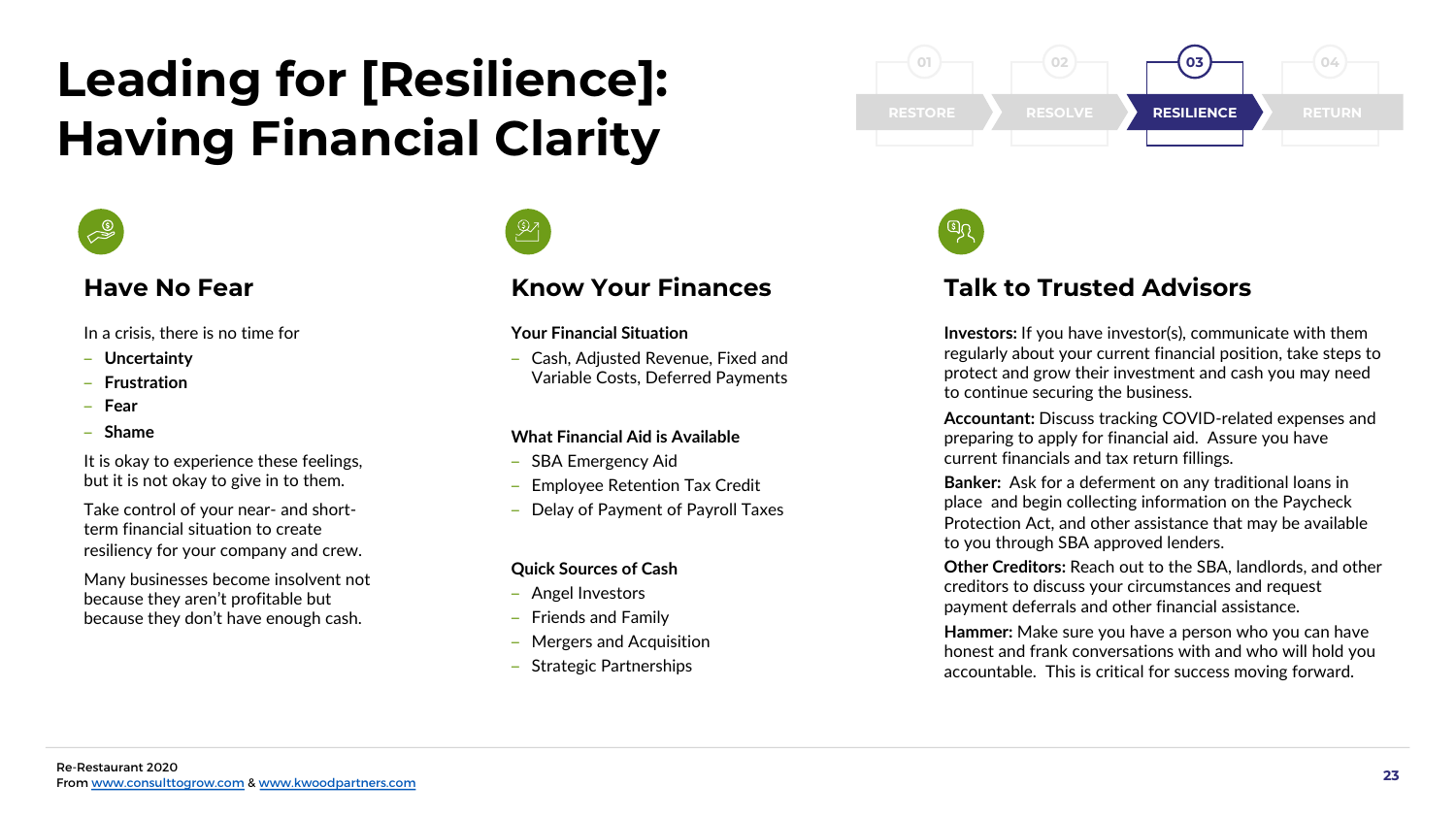## The Leader's [Resilience] Imperatives

Preserve Cash & Avoid (what Sequoia Capital called) the Death Spiral.

Illustration from Sequoia Capital during the Great Recession:

![](_page_23_Figure_3.jpeg)

![](_page_23_Figure_4.jpeg)

## Have Financial Clarity:

- Be clear on your financial position.
- ‒ Preserve cash and track expenses.
- ‒ Prepare to quickly adapt and innovate.
- Know what decisions you must make.
- ‒ Consider the decisions you will wish you had made.

## Find Fresh Cash:

- ‒ Get your financial house in order to maximize emergency funding.
- ‒ Quickly apply for SBA Emergency Loan(s).
- ‒ Be transparent with investors about your cash position and potential cash needs.
- ‒ AVOID SCAMS.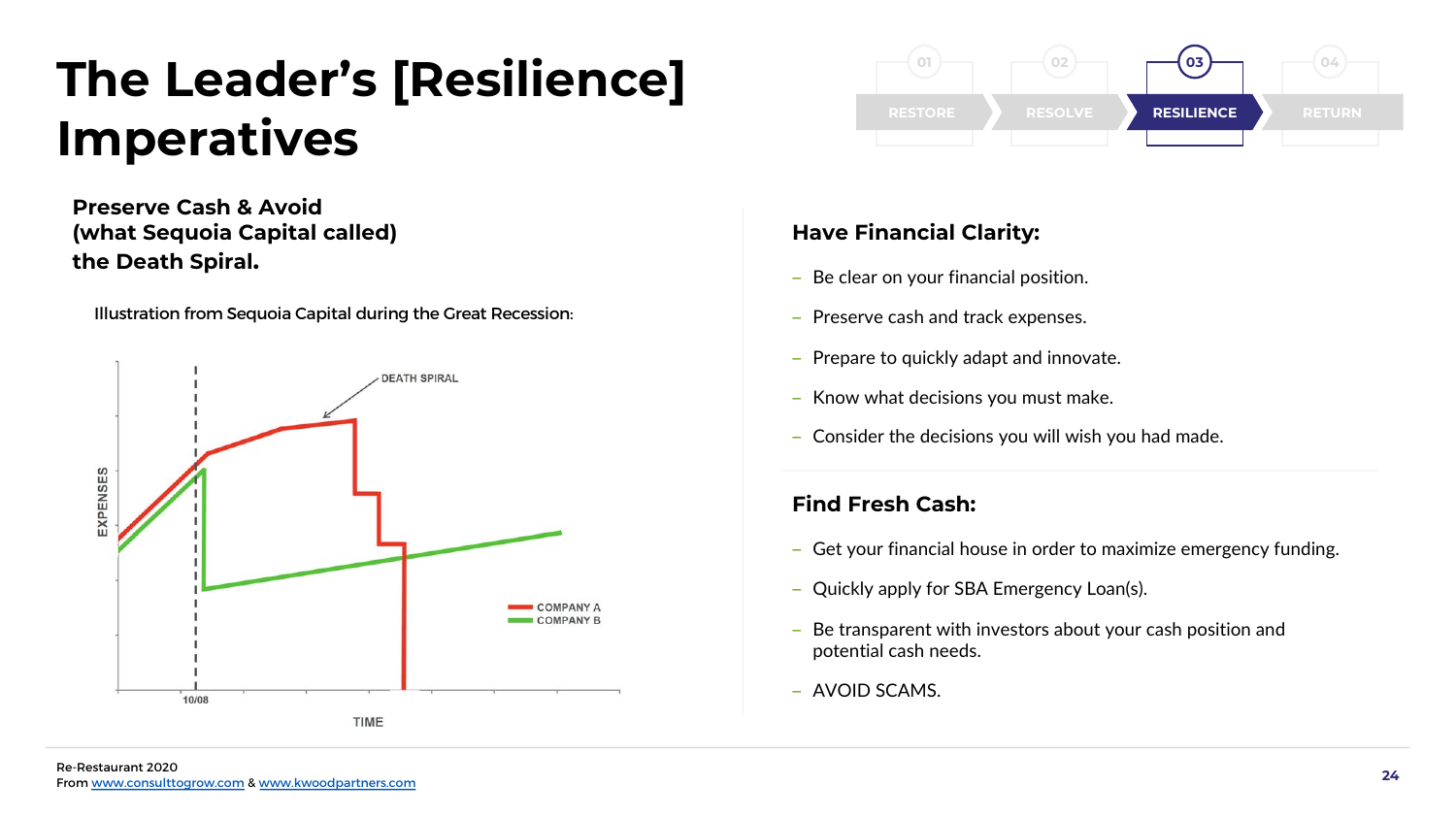## Managing Cash for **[Resilience] & [Return]**

![](_page_24_Picture_1.jpeg)

## Preserve Cash

- ‒ Communicate with:
	- Landlords: defer rent.
	- ‒ Vendors; defer payments.
	- ‒ Franchisor; defer royalties.
- Pause monthly subscriptions.
- ‒ Reduce hours and salaries.
- ‒ Pause or defer bonuses.
- ‒ Re-budget 2020 for worst, expected, and best-case scenarios.
- ‒ Think in months; not weeks

![](_page_24_Picture_12.jpeg)

## Track Expenses

- ‒ Regardless of coverage, carefully journal every financial decision related to COVID-19 (extra expenses to adapt, changes to hours of operation, dates and times of changes to service format, government mandates that impact your business, etc.) This could be useful in the future.
- ‒ Consider adding an expense line item called COVID-19 and code all related expenses in there including your crew and personal time spent dealing with a crisis. This may make it easier to apply for government assistance when it comes available and to make yearover-year comparisons in the future.

![](_page_24_Figure_16.jpeg)

![](_page_24_Picture_17.jpeg)

## Be Prepared

- ‒ Avoid Scams
	- ‒ There will be scams, short term online loans. Avoid these at all costs.
- ‒ Get Your Financial House in Order
	- ‒ Organize your business and personal tax returns.
	- Be clear on your current business [debt schedule.](https://www.consulttogrow.com/wp-content/uploads/2020/04/Debt-Summary.xlsx)
	- ‒ Proactively ask for increased lines of credit and/or payment deferments.
	- ‒ You will need all of this information in some form to help with loans, capital, and other forms of cash-infusions.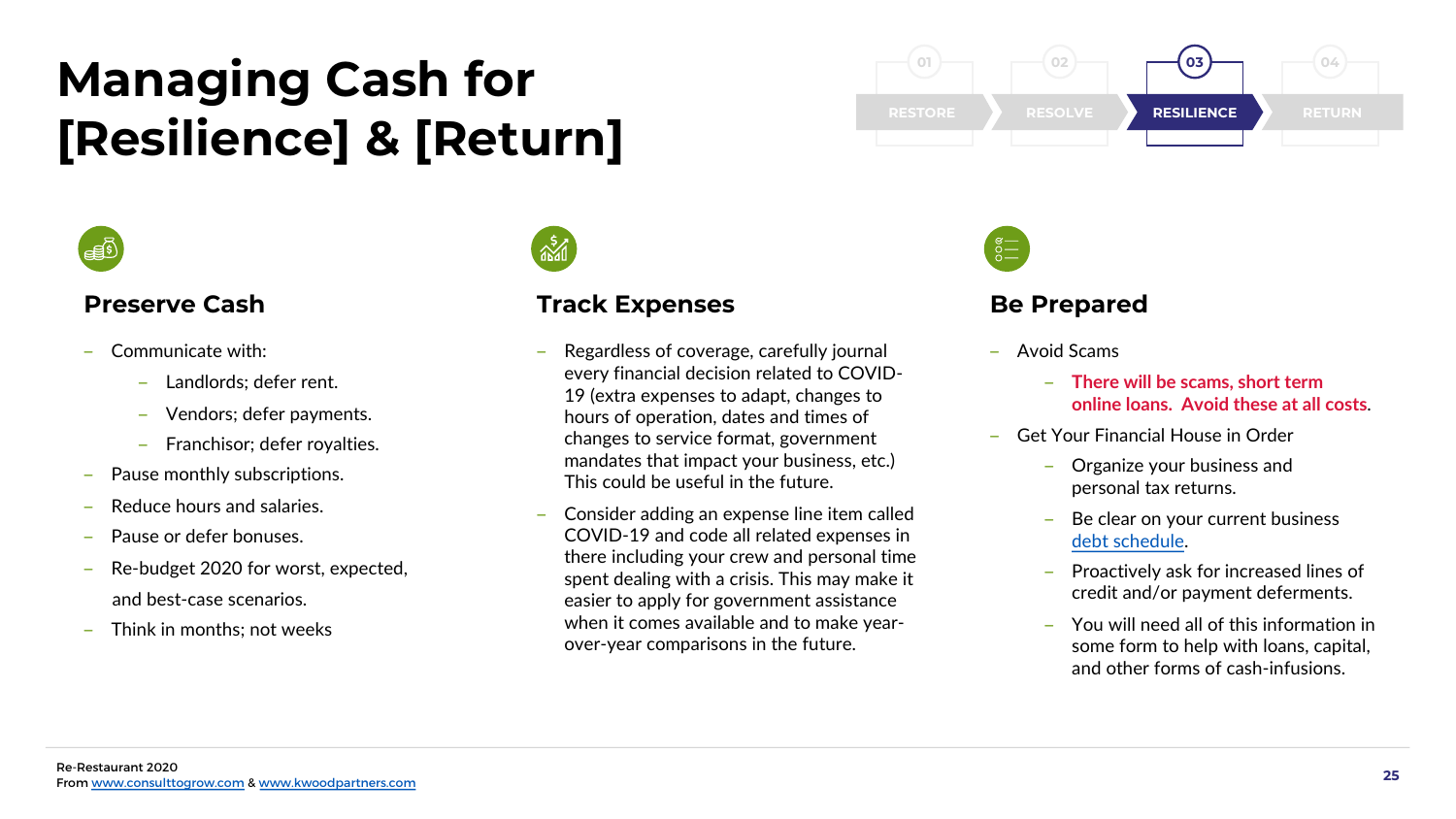## COVID-19 Financial Assistance [March 29, 2020]

### SBA Payroll Protection Program Loans (PPP)

For businesses and non-profits the CARES Act provides forgivable loans backed by the SBA called the Payroll Protection Program. Applications for the PPP will be taken through banking institutions. Banks who are already SBA Preferred or SBA authorized should be your first call. Banks are generally reserving these loans for their existing customers.

Info: [https://www.uschamber.com/sites/default/files/023595\\_comm\\_corona\\_virus\\_smallbiz\\_loan\\_final.pdf](https://www.uschamber.com/sites/default/files/023595_comm_corona_virus_smallbiz_loan_final.pdf)

Application: [Paycheck Protect Application](https://home.treasury.gov/policy-issues/top-priorities/cares-act/assistance-for-small-businesses)

### SBA Economic Injury Disaster Loans (EIDL)

Qualified small businesses and non-profits may apply directly to the SBA for Economic Injury Disaster Loans (EIDL). These loans carry a low interest rate of 3.75%. An immediate loan advance of \$10,000 may be received while the SBA reviews your loan application. The SBA's new short form loan application can be completed using the link below.

Application: [https://covid19relief.sba.gov/#/](https://covid19relief.sba.gov/)

### CARES Act, H.R. 748 Tax Legislation

Individuals will automatically receive an Economic Impact Payment from the IRS. Website: <https://www.irs.gov/newsroom/economic-impact-payments-what-you-need-to-know>

### Business Payroll Tax Credits and Deferrals

Employers are eligible for a refundable tax credit against their payroll tax if they are shut down by a government authority or have a more than 50% decline in revenue. All employers are eligible to defer the employer portion of payroll taxes until December 2021 and 2022. Website: <https://www.irs.gov/coronavirus>

### Families First Coronavirus Response Act, H.R. 6201 (FFCRA)

The FFCRA changes the requirements for how employers provide paid and unpaid leave to their crewmembers. The requirements cover employers with greater than 500 crewmembers and all small employers with less than 500 crewmembers. There is a small exception for employers with less than 50 crewmembers whose business would be jeopardized by following the new FMLA rules. Tax credits are available to cover required leave.

Website: <https://www.dol.gov/agencies/whd/pandemic/ffcra-employer-paid-leave>

![](_page_25_Picture_16.jpeg)

![](_page_25_Picture_17.jpeg)

**Discuss** these with your business accountant and banker.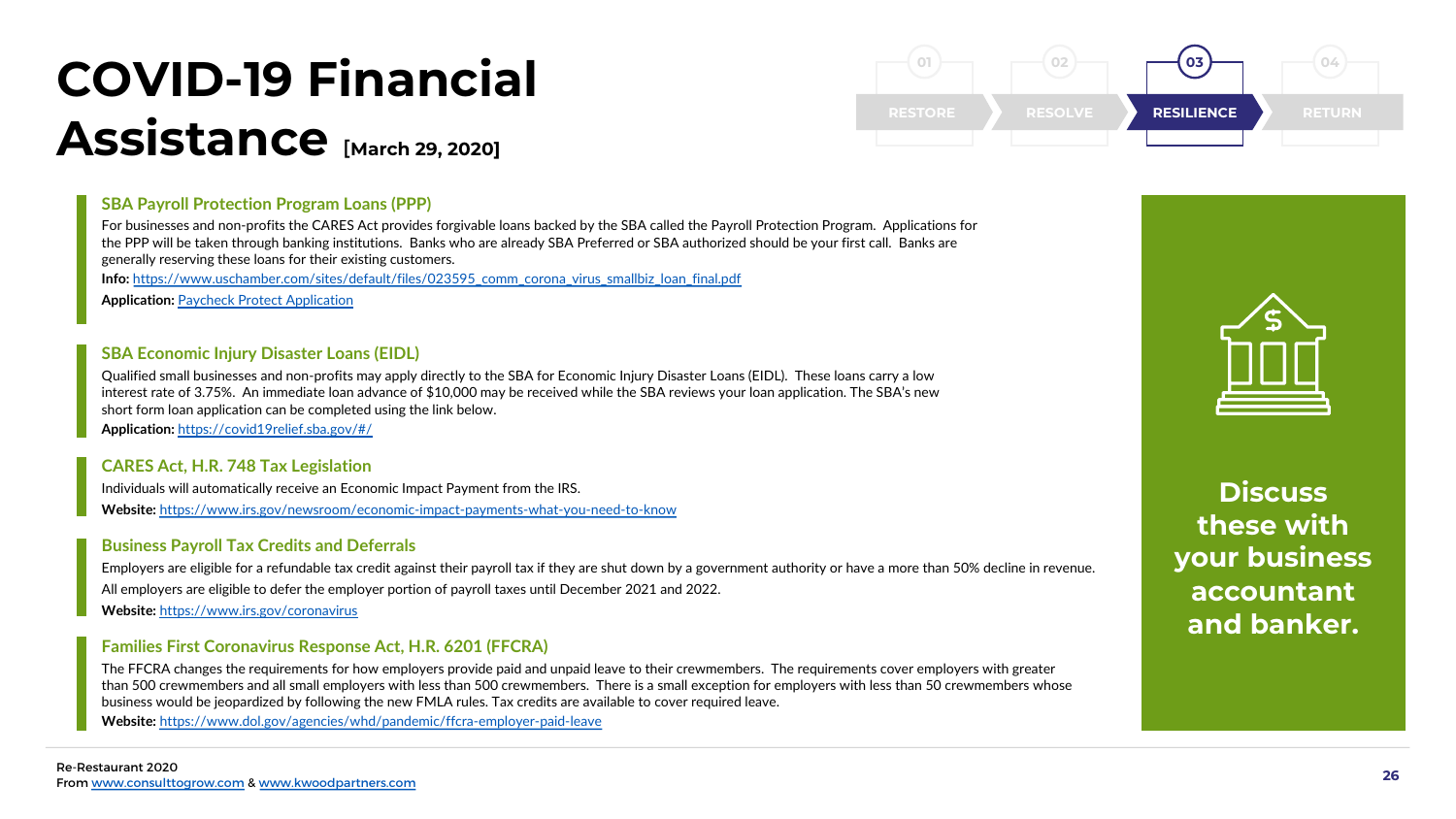## Financial Visibility is the Path to Business Sustainability

![](_page_26_Figure_1.jpeg)

| <b>Annual Budget</b>   | - What does your budget need to be for the rest of the year to break-even or be profitable? Can it be achieved?<br>- How badly has your community been impacted? Plan a budget with 1/2 of your customers coming back and a budget with all your customer coming back.                                                                                 |
|------------------------|--------------------------------------------------------------------------------------------------------------------------------------------------------------------------------------------------------------------------------------------------------------------------------------------------------------------------------------------------------|
| <b>P&amp;L</b>         | - What is your current financial position? Do you have enough funds to re-launch and stay open if only 1/2 of your customers come back?<br>- What happens if only 1/4 of your customers come back? Prepare for the worst first so you truly understand what is necessary to re-launch.                                                                 |
| <b>Cost Management</b> | - What costs can you cut, streamline or do without that could help your cash flow?<br>- What product and service re-engineering can you do to help you conserve cash?<br>- What other creative ways can you operate your business to lower your overall operating expenses?                                                                            |
| <b>Sales Growth</b>    | - What have you changed or modified in your business to meet the needs of customers?<br>- Do you know how many customers per day you need to have in store and what their average transaction needs to be?<br>- Do you know your what your sales need to be daily, weekly, and monthly to cover your costs, and are your monitoring them consistently? |
| <b>Cash Flow</b>       | - Cash is king in a challenging economy and not having enough will prevent you from building the momentum to re-launch your business.<br>- Do you need to borrow money, do you need a loan, you must plan that this recovery will last for a minimum of 12 months.                                                                                     |
| <b>Funding</b>         | - What types of funding do you have immediately available? Local Bank Loan or Line of Credit, Friends and Family, Angel Investors, or Assets you can re-finance?<br>$-$ Think outside the box $-$ what partnerships can you build to offset costs or perhaps provide a cash infusion.                                                                  |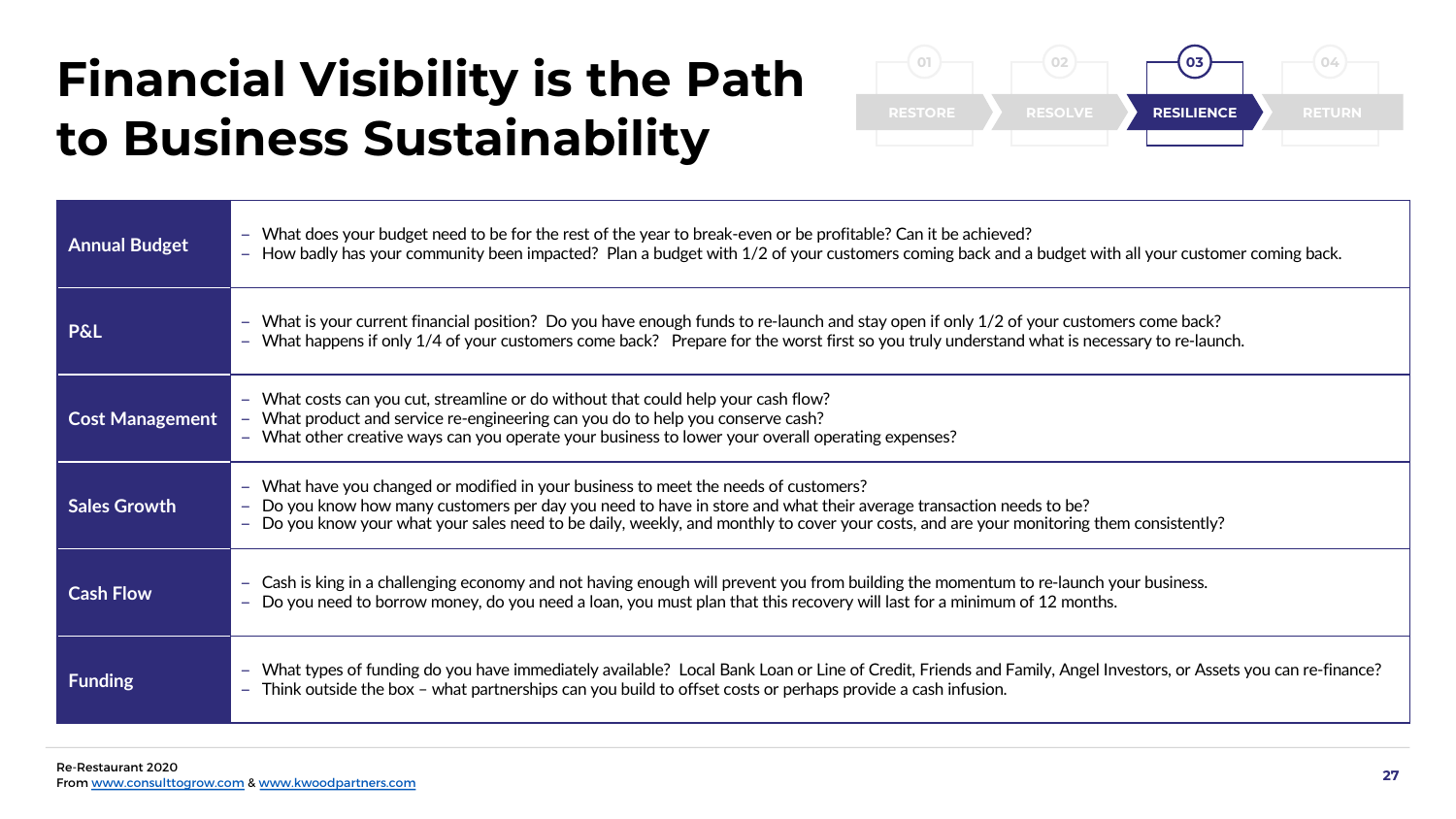## [Resilience] Operator's Action Plan

### Preserve Cash

- $\Box$  [Contact landlord for rent relief](https://www.archonca.com/blog/the-tenants-guide-to-rent-relief/)
- $\Box$  Contact banker and debt holders for payment relief
- $\Box$  Clearly understand cash on hand and burn rate
- $\Box$  Defer payment of employer payroll taxes
- $\Box$  Track and triage your debt and deferred payments

### Utilize Emergency Financial Assistance

- $\Box$  Review the [SBA Loan Application Checklist](https://www.sba.gov/sites/default/files/oed_files/7a_Checklist.pdf)
- **Q** Apply for SBA [EIDL a](https://covid19relief.sba.gov/)nd/or [PPP](https://home.treasury.gov/policy-issues/top-priorities/cares-act/assistance-for-small-businesses) Loan(s)
- $\Box$  File Business Interruption Claim (just in case)

## Leverage Tax Credits

- **Q** [Employee Retention Tax Credit](https://www.irs.gov/newsroom/faqs-employee-retention-credit-under-the-cares-act)
- **[Qualified Improvement Property](https://www.elliottdavis.com/cares-act-expands-bonus-depreciation-qualified-improvement-property/)**
- **□** [Modifications for Net Operating Losses \(NOLs\)](https://www.manatt.com/Insights/Newsletters/COVID-19-Update/Delay-of-Payment-of-Employer-Payroll-Taxes)

![](_page_27_Figure_15.jpeg)

RESOLVE

RESILIENCE

RETURN

04

03

02

## What are the major factors that impact your cash hand?

01

| Income/Payment                                                                        | Date(s) | <b>Monthly Total</b> |
|---------------------------------------------------------------------------------------|---------|----------------------|
| <b>Net Sales</b>                                                                      |         |                      |
| Payroll<br>(Salaries, Wages, Benefits)                                                |         |                      |
| <b>Critical Supplier Payments</b><br>(Food, Produce, Packaging, Cleaning)             |         |                      |
| <b>Monthly Fixed Cost Payments</b><br>(Rent, CAM, Loan Payment, Insurance, Utilities) |         |                      |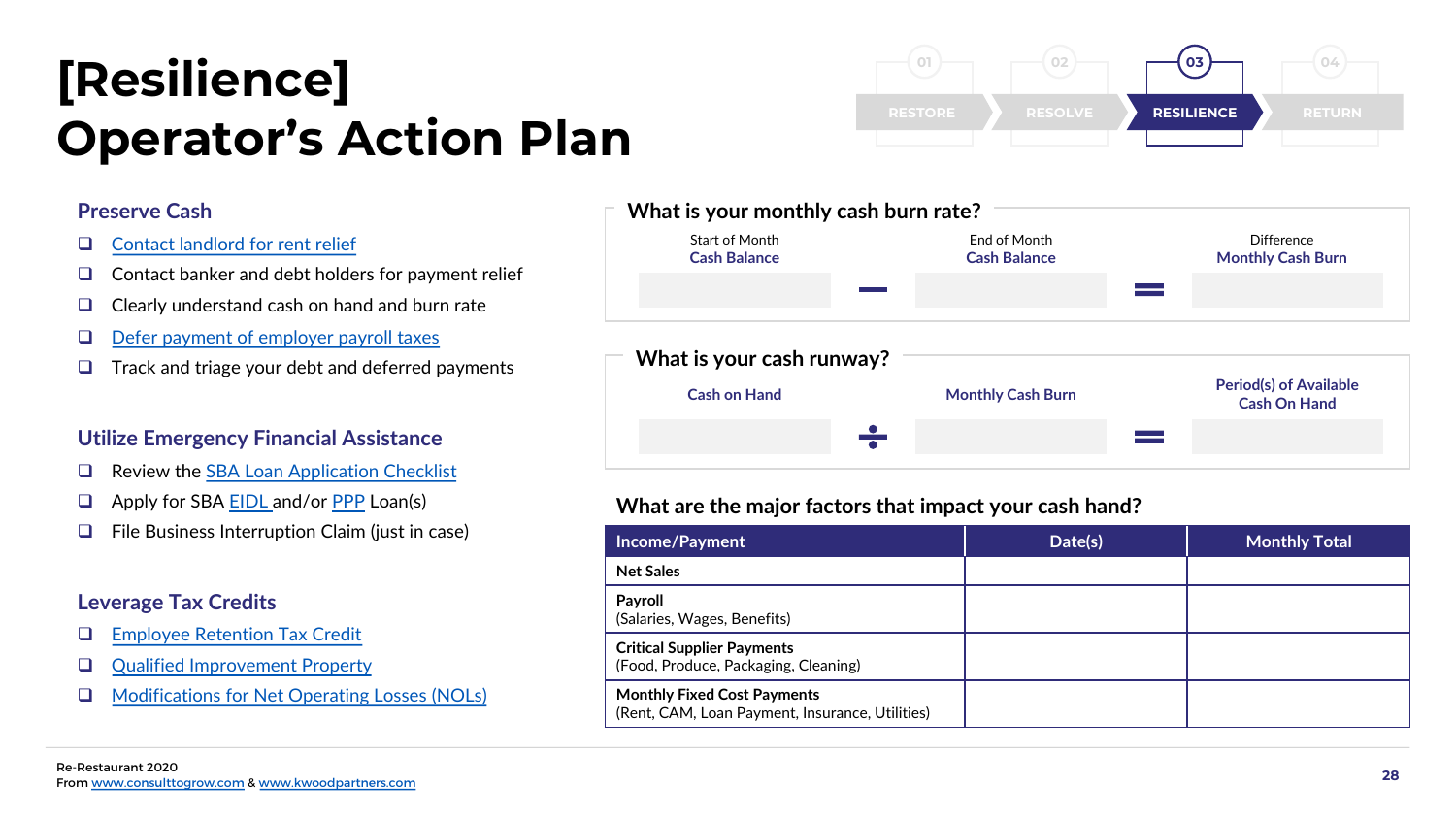## [Resilience] Operator's Action Plan

![](_page_28_Picture_1.jpeg)

How will you preserve cash, have financial clarity about your business and find fresh cash resolve and re-launch. Focus on what matters the most. What can you do to address near term cash management and resiliency issues.

|                                                                 | <b>Preserve Cash</b> | <b>Have Financial Clarity</b> | <b>Find Fresh Cash</b> |
|-----------------------------------------------------------------|----------------------|-------------------------------|------------------------|
| <b>WHAT</b> we need<br>to accomplish.                           |                      |                               |                        |
| <b>WHO &amp; HOW we</b><br>will accomplish<br>these priorities. |                      |                               |                        |
| <b>WHEN will we</b><br>be successful.                           |                      |                               |                        |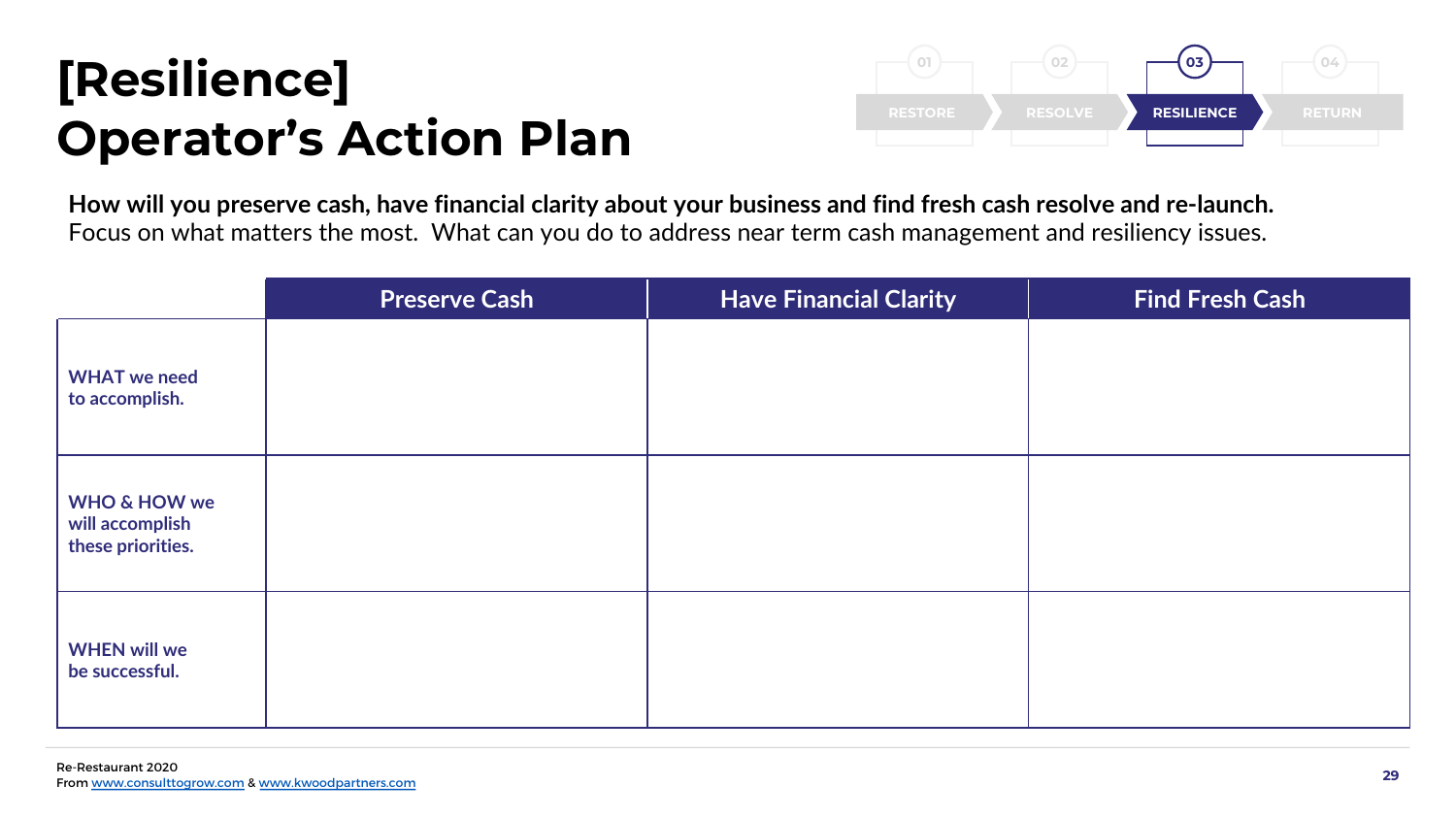## Contents

![](_page_29_Figure_1.jpeg)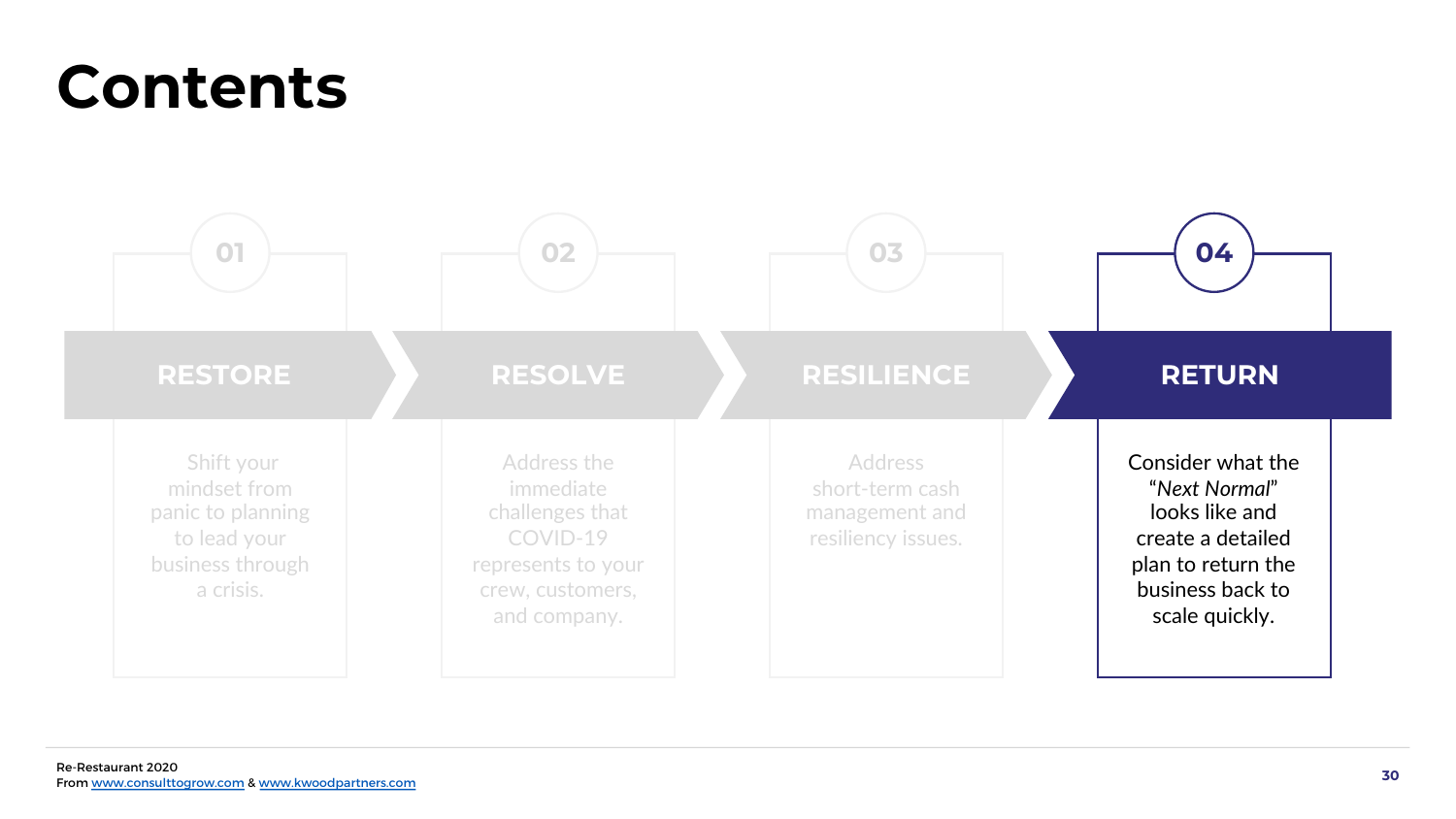## Leadership Principle: Leading with Safety, Speed, and Discipline

![](_page_30_Figure_1.jpeg)

## Safety, Speed, and Discipline – the key to a Resilient Return

Operators need to achieve a small lead and extend that lead into the future.

| <b>SAFETY</b>     | <b>Crew and Customers will demand</b><br>more safety protection.        | Improve and enhance your messaging and communication on your<br>efforts to protect your crew and customers. Building confidence is key!                     |  |
|-------------------|-------------------------------------------------------------------------|-------------------------------------------------------------------------------------------------------------------------------------------------------------|--|
|                   | <b>Brand Reputation will be based</b><br>on visible displays of safety. | Elevate the visibility of your efforts, policies, and training practices so<br>crew and customers can visibly see safety in action.                         |  |
|                   |                                                                         |                                                                                                                                                             |  |
| <b>SPEED</b>      | Maximize profit and revenue to<br>secure a future.                      | Sustain and grow revenue early in your relaunch and throughout your<br>recovery through planning and crew communication.                                    |  |
|                   | Move early, focused, and fast.<br>Pivot quickly.                        | Returning companies move faster and focus on productivity to preserve<br>growth capacity. They pivot quickly, too!                                          |  |
|                   |                                                                         |                                                                                                                                                             |  |
| <b>DISCIPLINE</b> | Divest and invest ahead of the<br>marketplace.                          | Returning companies divest more during rapid declines in demand and<br>any economic downturn that follows and then invest more in their<br>recovery period. |  |
|                   | De-leverage and strengthen your<br>balance sheet.                       | Returning companies clean up their debt, take advantage of financial aid,<br>work toward loan forgiveness, and stabilize for the future.                    |  |

Adapted from McKinesy & Company's Covid-19 Briefing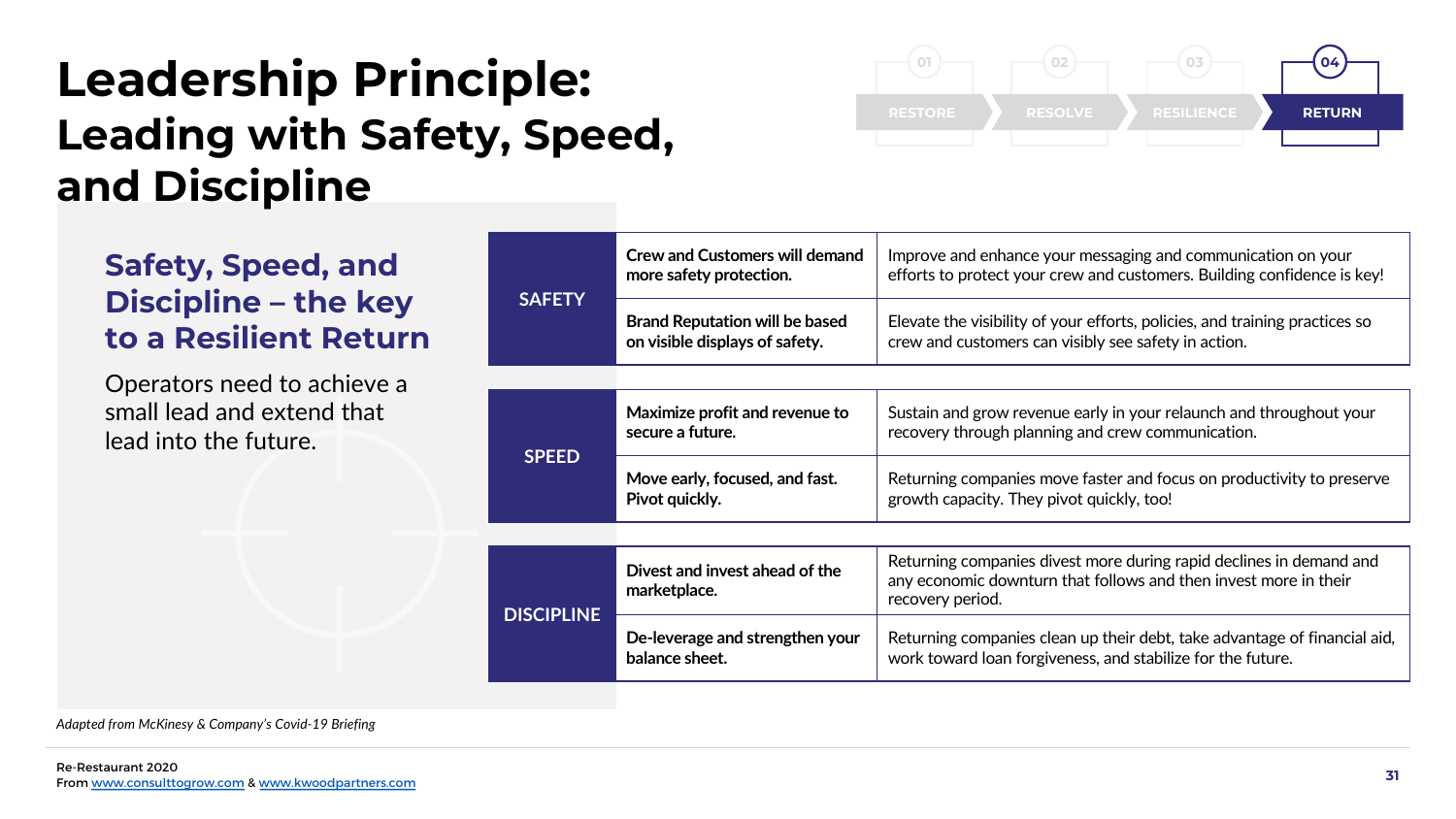## The Leader's [Return] Imperatives

![](_page_31_Picture_1.jpeg)

![](_page_31_Picture_2.jpeg)

### Prepare

Yourself, Crew, Operations, and Financial Results

- ‒ Be clear what your expectations for all of the above.
- ‒ Communicate your expectations clearly, consistently, and continuously.
- ‒ Continue to be flexible and agile, the marketplace is still dynamic.

![](_page_31_Picture_8.jpeg)

### Relaunch

Plan for your return, relaunch or reopening.

- ‒ Leverage downtime.
- Plan your work and work your plan.
- ‒ Track your results.

![](_page_31_Picture_14.jpeg)

## Stabilize

Recognize the Impact of COVID-19

- Recognize that your crew, customers, and vendors may have family and friends who have had a bombardment of news and have been impacted by the virus.
- Your Crew: continue to watch and monitor their health and inspire them to provide great customer service and stay diligent with safety procedures.
- ‒ Your Customers: have been impacted in different ways, their financial position has changed, and they are coming to you for a break – give them a great break!
- ‒ Your Community: everyone has been working together the best way they can  $-$  it's an amazing opportunity to continue the good will and community support.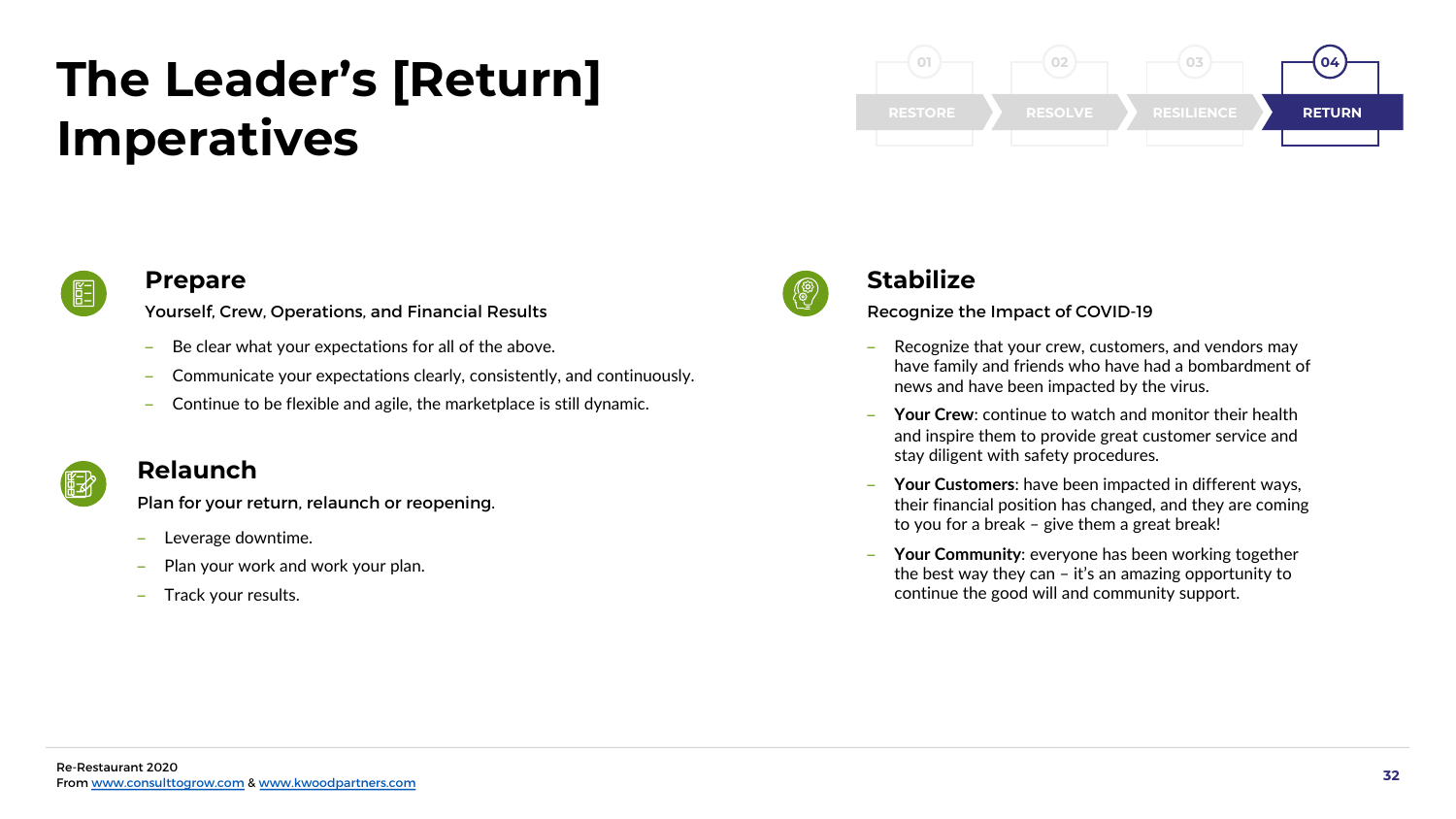## Prepare to Address Emerging Concerns in the [Return]

![](_page_32_Figure_1.jpeg)

|                            | <b>Emerging Concerns</b>                                                                                                          | Ideas to resolve concerns and prepare for the Next Normal                                                                                                                                                                                                                                                                                                                                                                                  |
|----------------------------|-----------------------------------------------------------------------------------------------------------------------------------|--------------------------------------------------------------------------------------------------------------------------------------------------------------------------------------------------------------------------------------------------------------------------------------------------------------------------------------------------------------------------------------------------------------------------------------------|
| People                     | Furloughs, layoffs, pay reductions,<br>accelerating unemployment all during<br>an unprecedented health crisis.                    | Remain in contact with your crewmembers to understand how their personal situations evolve.<br>- Create a talent dashboard using our <b>9-box tool</b> for above-restaurant teams and restaurant-level managers and crew.<br>Prepare to re-train, re-orient, and re-align people as they return to operate in the Next Normal.<br>Consider post COVID-19 implications to turnover, restoring key talent, and employee value propositions.  |
| <b>Operations</b>          | Rapid shifts in menus, formats, hours<br>of operations, new channels, and<br>abandoned activities will have ripple<br>effects.    | - Clarify what COVID-19 SOP procedures will re-start, stop or continue, and on what timeline or triggers.<br>Review and adjust the priority of critical and important projects pre- and post- relaunch.<br>What operational "patches" were put in place that need to be removed or stabilized & properly implemented.<br>Upskill managers for shifting demand: people management, forecasting, labor management, and inventory management. |
| <b>Customers</b>           | Without a vaccine, demand may cycle,<br>and customers will demand stricter<br>protections.                                        | Build a plan to prioritize and protect customers when they interact with your brand.<br>Focus on customers mostly likely to emerge from shelter first: essential crewmembers, young, healthy, etc.<br>$\overline{\phantom{0}}$<br>Build trust through transparency and find ways to create more value. Don't pursue revenue at any cost.                                                                                                   |
| <b>Suppliers</b>           | Social distancing requirements and<br>shifting consumer and commercial<br>demand with impact SKU availability,<br>logistics, etc. | Communicate with suppliers about your shifting demand and need.<br>Seek to understand the impacts of the COVID outbreak on key suppliers that might require you to adjust.<br>Make plans to restock pars as you relaunch your traditional menu and add new inventory for safety and sanitation.                                                                                                                                            |
| Debt /<br><b>Liquidity</b> | Rapid declines in demand and complex<br>government stimulus has led to a<br>restaurant company cash crisis.                       | - Carefully manage available cash and reserve cash needed to relaunch.<br>- Apply for available financial aid and debt forgiveness (if applicable).<br>Triage and prioritize debts and monies-owed; create a plan to reduce debt over time.<br>Monitor further action by the federal, state and local governments to restore the economy.                                                                                                  |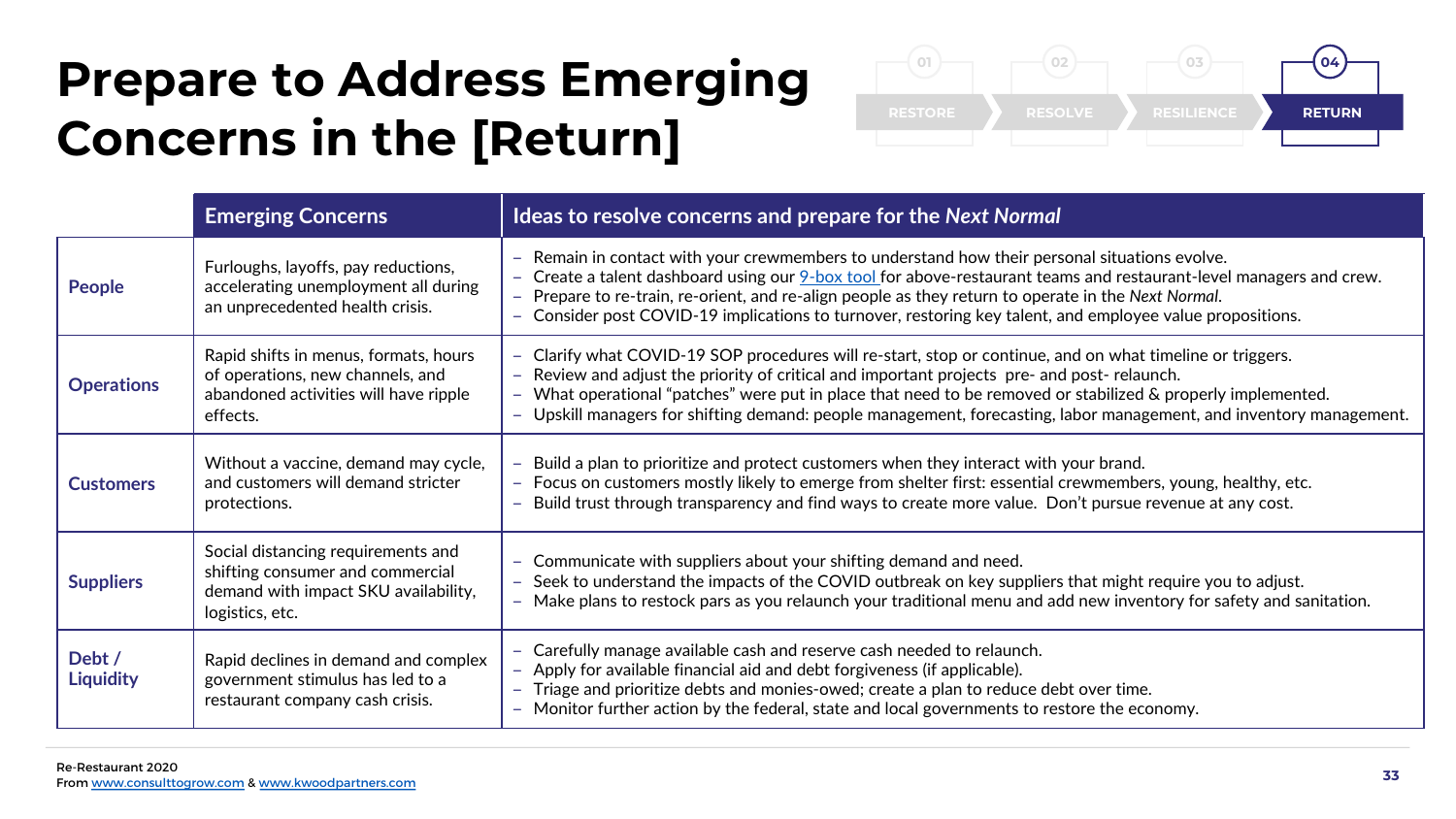## Take Advantage of the "Downtime" in the  $[Return]$

![](_page_33_Figure_1.jpeg)

| <b>Tweak Your System</b>                                                                                                                                                                             | Leverage the "Downtime"                                                                                                                                                                                                                                      | <b>Set Strategic Priorities</b>                                                                                                                                                                                                          |  |
|------------------------------------------------------------------------------------------------------------------------------------------------------------------------------------------------------|--------------------------------------------------------------------------------------------------------------------------------------------------------------------------------------------------------------------------------------------------------------|------------------------------------------------------------------------------------------------------------------------------------------------------------------------------------------------------------------------------------------|--|
| <b>Tweak your Crews</b><br>You don't need to bring back every crewmember,<br>and most likely, you won't need every<br>crewmember as you begin to relaunch. Re-<br>balance your Crews.                | <b>Clean and Rearrange Dining Rooms</b><br>Deep clean (top to bottom, back to front, side to side),<br>rearrange and retrofit idle dining rooms while you don't<br>have to worry about having the place back together in<br>time for the next day's service. | Let go of Underperformers.<br>There has never been a better time to acknowledge<br>that a location or business wasn't meant to be given<br>current business and financial factors.                                                       |  |
| <b>Tweak your Systems</b><br>Adjust your standard operating procedures and<br>training materials that may have long been on<br>your "to do" list or that are needed to<br>address emerging concerns. | Sequence your Relaunch<br>You don't need to reopen or relaunch all locations,<br>across all day parts, in all markets. Use public health<br>and customer demand to decide how you return your<br>business to the Next Normal.                                | Look for Opportunities in the Market.<br>A 10-20% restaurant closure rate is expected coming<br>out the COVID-19 outbreak which will create<br>opportunities for brands looking for new locations<br>and merger and acquisition targets. |  |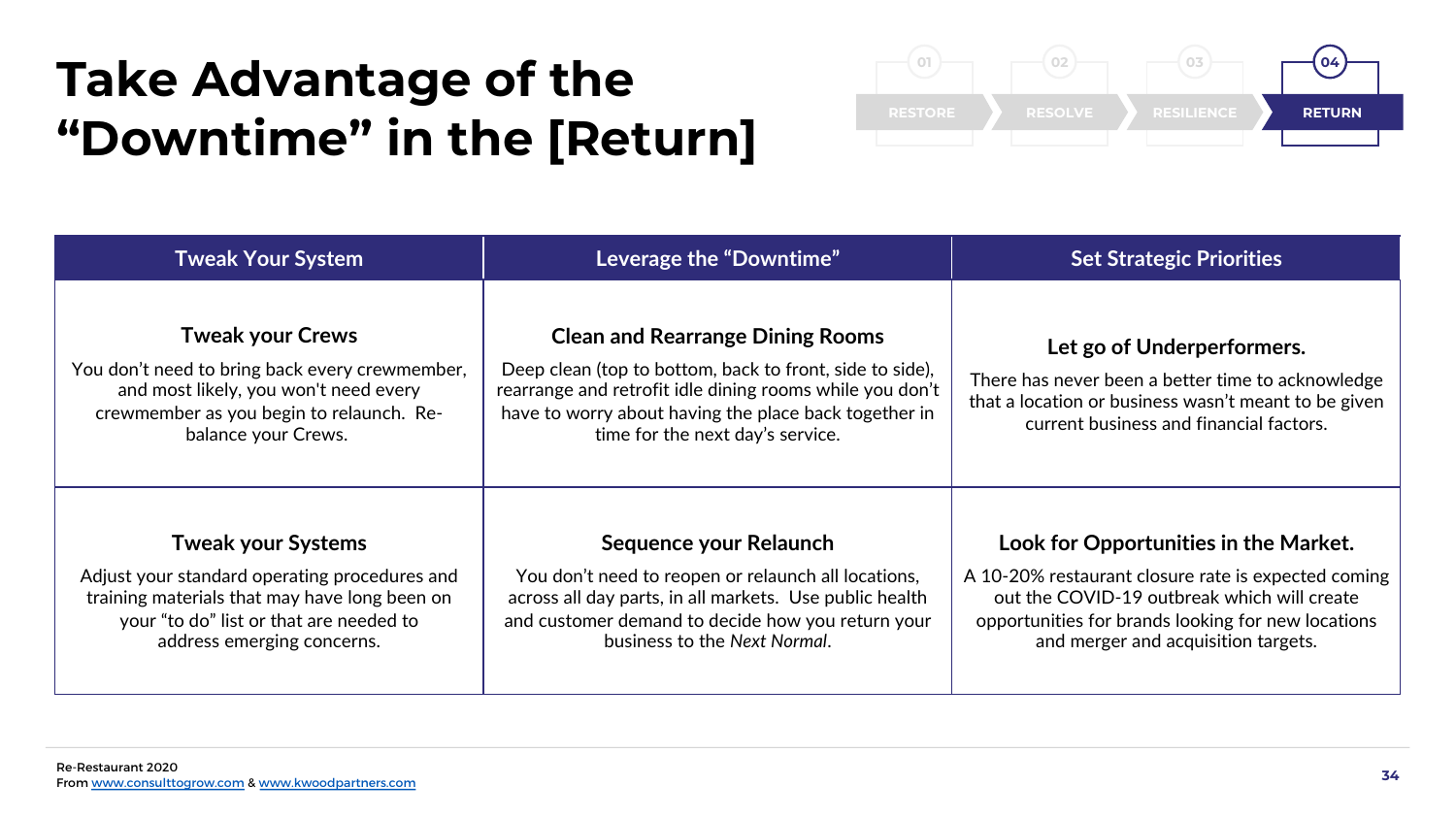## Create Restaurant Stability in the *Next Normal*.

![](_page_34_Picture_1.jpeg)

| People                        | <b>Operations</b>                                                      | <b>Financial</b>                        |
|-------------------------------|------------------------------------------------------------------------|-----------------------------------------|
| <b>Best of Best Crew</b>      | <b>Safety and Cleanliness</b><br>is $#1$                               | <b>Sales Consistent</b><br>and Building |
| <b>High Accountability</b>    | <b>Measured Standard</b><br><b>Operating Procedures</b><br>Consistency | Costs<br>Managed                        |
| <b>Turnover Managed</b>       | Measured<br><b>Food Quality</b>                                        | <b>Cash Positive</b>                    |
| Restaurant<br>Crew Stabilized | Measured<br><b>Service Quality</b>                                     | <b>Reducing Debt</b>                    |
|                               |                                                                        |                                         |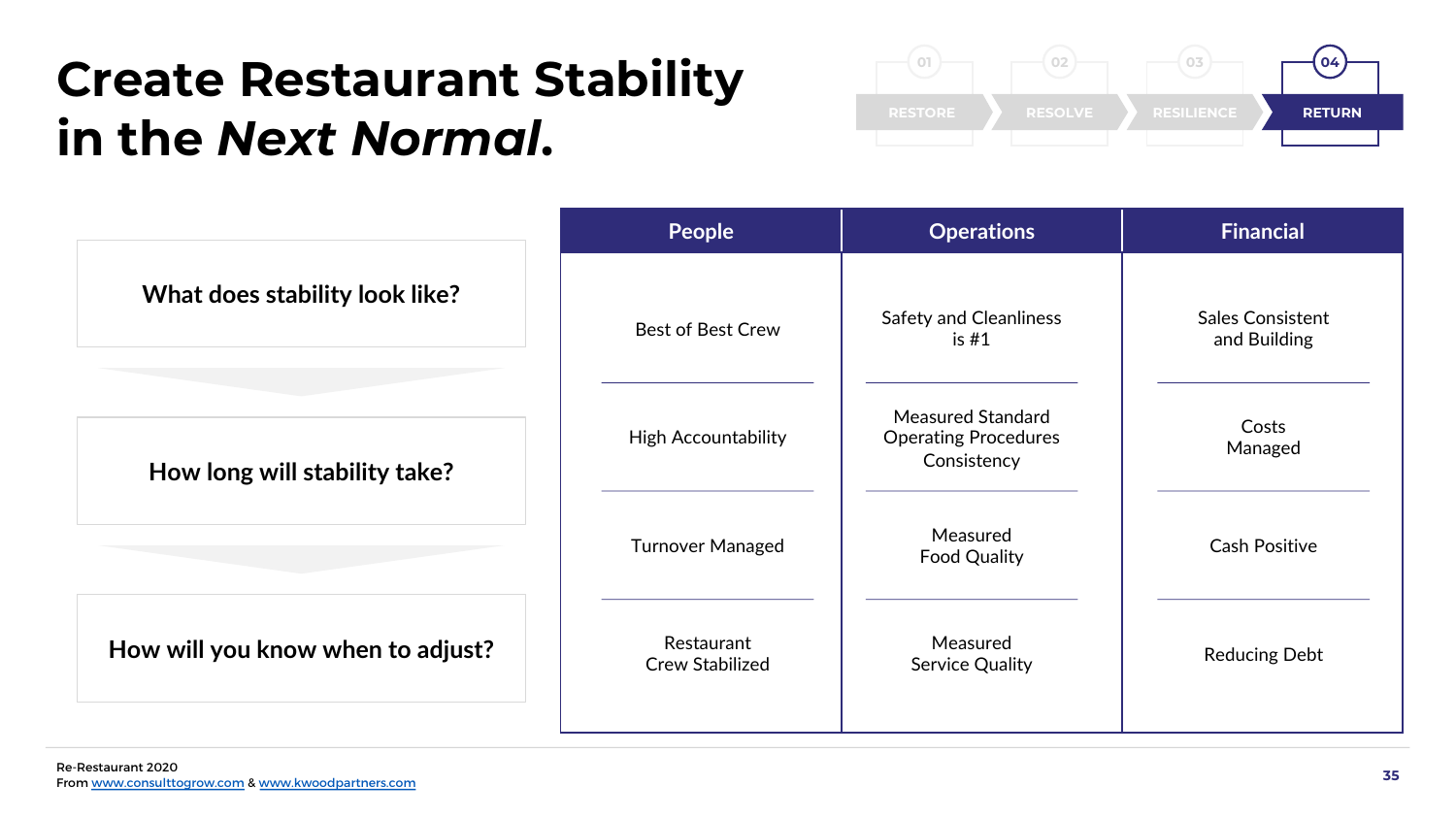## [Return] Operator's Action Plan

![](_page_35_Picture_1.jpeg)

## Plan for Your Return!

How will you prepare for your return, re-launch and stabilize your business into the Next Normal?

Your re-launch will be helped by a clarity of re-launch plan of action for your business.

|                                                                 | <b>Prepare</b> | <b>Re-Launch</b> | <b>Stabilize</b> |
|-----------------------------------------------------------------|----------------|------------------|------------------|
| <b>WHAT</b> we need<br>to accomplish.                           |                |                  |                  |
| <b>WHO &amp; HOW we</b><br>will accomplish<br>these priorities. |                |                  |                  |
| <b>WHEN will we</b><br>be successful.                           |                |                  |                  |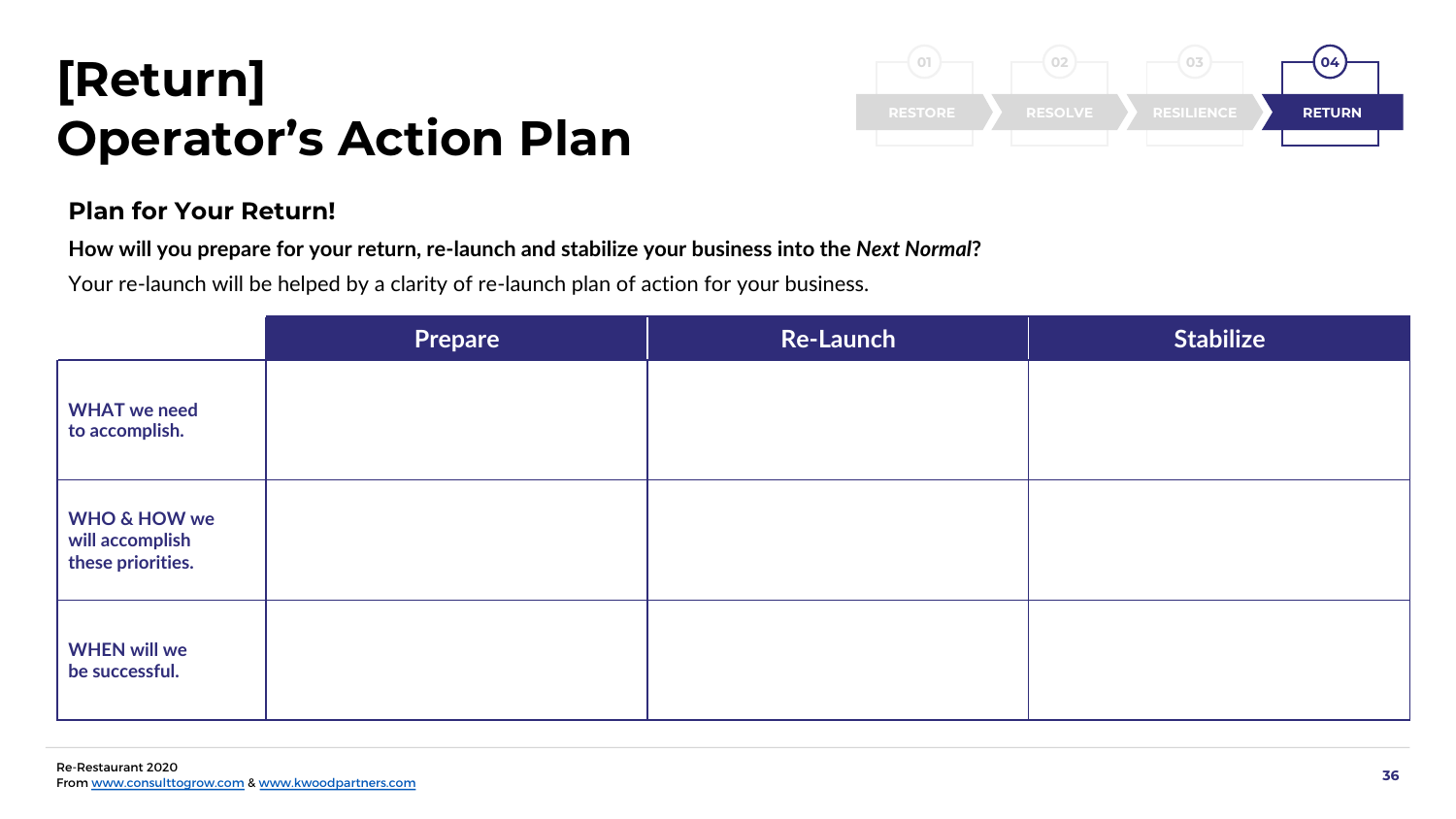## [Return] Operator's Action Plan

![](_page_36_Figure_1.jpeg)

## Planning for the next 90 days, 1 Year, and 3 Years

Your relaunch will be helped by a clarity of your near, short- and long-term plan of action for your business. Across each time horizon, what do you want to achieve for your business, crew and financially? What are you top three goals for each of those areas? If you know where you are going it will make it easier for your crew to follow you.

|                  | 90 Day Goals                  | <b>1-Year Goals</b> | <b>3-Year Goals</b>      |
|------------------|-------------------------------|---------------------|--------------------------|
| <b>Business</b>  | $\overline{\phantom{0}}$      |                     | -                        |
| <b>Crew</b>      | $\overline{\phantom{a}}$      | -                   | $\overline{\phantom{0}}$ |
| <b>Financial</b> | -<br>$\overline{\phantom{0}}$ |                     | -                        |

## **TRACK** RESULTS

### Scorecard

Develop a daily, weekly and monthly scorecard of your key metrics - Sales, Transactions, Ticket Times, Average Check, Crew Health, etc.

The minute your relaunch use this daily and review it with your team to make changes or adjustments as needed.

### Performance

Develop a weekly review of key cost management metrics - COGS, Labor, Other Expense - Planned and Unplanned

The minute your relaunch use this weekly and review it with your team to make changes or adjustments as needed.

### Monthly Deliverables

The most successful business owners in the world have scheduled reviews of their business on a routine basis.

Commit to monitoring your cash, crew, and business results monthly.